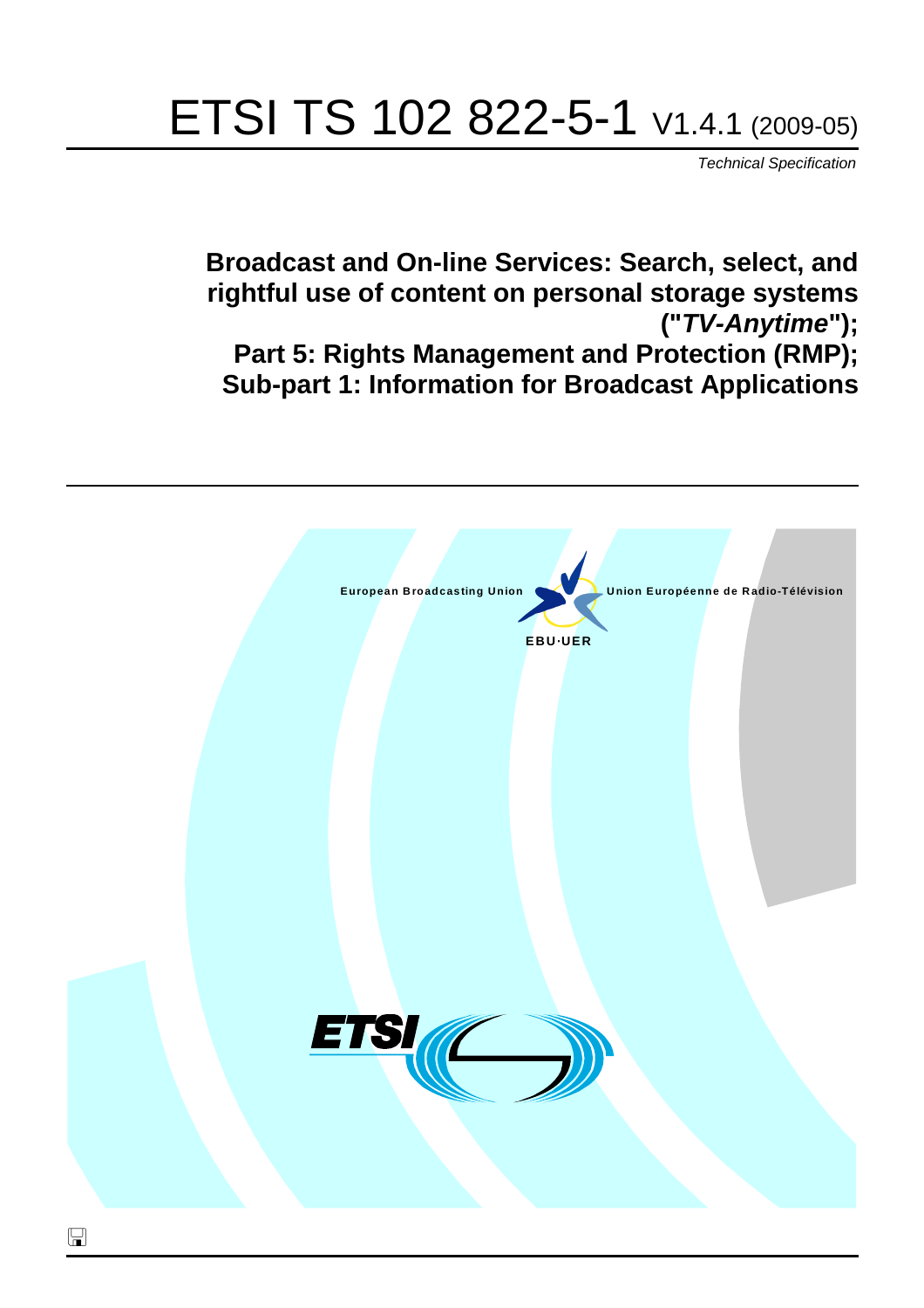Reference

RTS/JTC-TVA-PH1-43-05-01

Keywords broadcasting, content, system, TV, video

#### *ETSI*

#### 650 Route des Lucioles F-06921 Sophia Antipolis Cedex - FRANCE

Tel.: +33 4 92 94 42 00 Fax: +33 4 93 65 47 16

Siret N° 348 623 562 00017 - NAF 742 C Association à but non lucratif enregistrée à la Sous-Préfecture de Grasse (06) N° 7803/88

#### *Important notice*

Individual copies of the present document can be downloaded from: [http://www.etsi.org](http://www.etsi.org/)

The present document may be made available in more than one electronic version or in print. In any case of existing or perceived difference in contents between such versions, the reference version is the Portable Document Format (PDF). In case of dispute, the reference shall be the printing on ETSI printers of the PDF version kept on a specific network drive within ETSI Secretariat.

Users of the present document should be aware that the document may be subject to revision or change of status. Information on the current status of this and other ETSI documents is available at <http://portal.etsi.org/tb/status/status.asp>

If you find errors in the present document, please send your comment to one of the following services: [http://portal.etsi.org/chaircor/ETSI\\_support.asp](http://portal.etsi.org/chaircor/ETSI_support.asp)

#### *Copyright Notification*

No part may be reproduced except as authorized by written permission. The copyright and the foregoing restriction extend to reproduction in all media.

> © European Telecommunications Standards Institute 2009. © European Broadcasting Union 2009. All rights reserved.

**DECT**TM, **PLUGTESTS**TM, **UMTS**TM, **TIPHON**TM, the TIPHON logo and the ETSI logo are Trade Marks of ETSI registered for the benefit of its Members. **3GPP**TM is a Trade Mark of ETSI registered for the benefit of its Members and of the 3GPP Organizational Partners.

**LTE**™ is a Trade Mark of ETSI currently being registered

for the benefit of its Members and of the 3GPP Organizational Partners.

**GSM**® and the GSM logo are Trade Marks registered and owned by the GSM Association.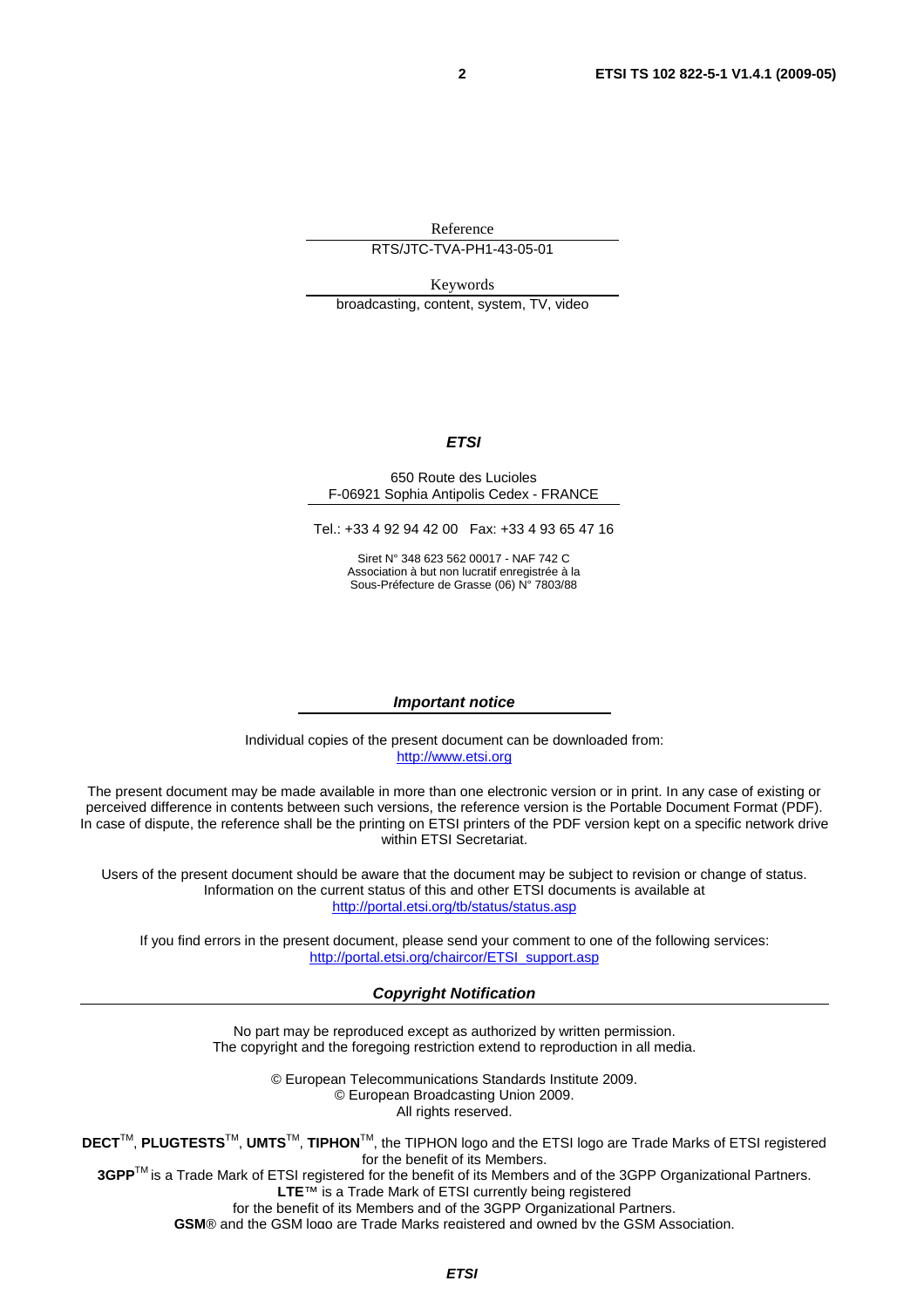# Contents

| 1                                    |                               |  |
|--------------------------------------|-------------------------------|--|
| 2<br>2.1<br>2.2                      |                               |  |
| 3<br>3.1<br>3.2                      |                               |  |
| 4<br>4.1<br>4.2<br>4.3               |                               |  |
| 5<br>5.1<br>5.2<br>5.3<br>5.4        |                               |  |
| 6<br>6.1<br>6.2<br>6.3<br>6.4<br>6.5 |                               |  |
| 7                                    |                               |  |
|                                      | <b>Annex A (informative):</b> |  |
| A.1                                  |                               |  |
| A.2                                  |                               |  |
|                                      | <b>Annex B</b> (informative): |  |
|                                      | <b>Annex C</b> (informative): |  |
|                                      |                               |  |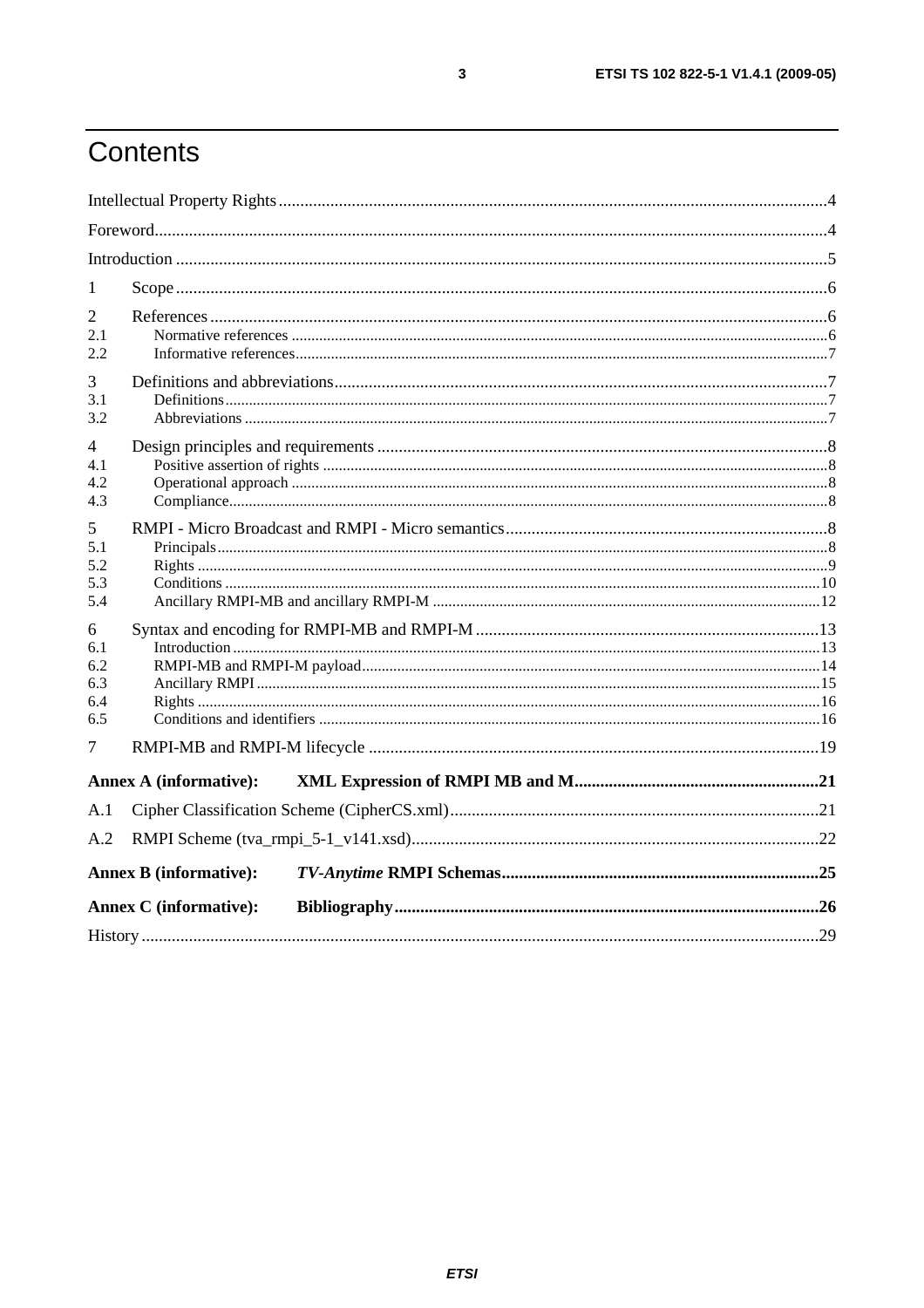### Intellectual Property Rights

IPRs essential or potentially essential to the present document may have been declared to ETSI. The information pertaining to these essential IPRs, if any, is publicly available for **ETSI members and non-members**, and can be found in ETSI SR 000 314: *"Intellectual Property Rights (IPRs); Essential, or potentially Essential, IPRs notified to ETSI in respect of ETSI standards"*, which is available from the ETSI Secretariat. Latest updates are available on the ETSI Web server ([http://webapp.etsi.org/IPR/home.asp\)](http://webapp.etsi.org/IPR/home.asp).

Pursuant to the ETSI IPR Policy, no investigation, including IPR searches, has been carried out by ETSI. No guarantee can be given as to the existence of other IPRs not referenced in ETSI SR 000 314 (or the updates on the ETSI Web server) which are, or may be, or may become, essential to the present document.

### Foreword

This Technical Specification (TS) has been produced by Joint Technical Committee (JTC) Broadcast of the European Broadcasting Union (EBU), Comité Européen de Normalisation ELECtrotechnique (CENELEC) and the European Telecommunications Standards Institute (ETSI).

NOTE: The EBU/ETSI JTC Broadcast was established in 1990 to co-ordinate the drafting of standards in the specific field of broadcasting and related fields. Since 1995 the JTC Broadcast became a tripartite body by including in the Memorandum of Understanding also CENELEC, which is responsible for the standardization of radio and television receivers. The EBU is a professional association of broadcasting organizations whose work includes the co-ordination of its members' activities in the technical, legal, programme-making and programme-exchange domains. The EBU has active members in about 60 countries in the European broadcasting area; its headquarters is in Geneva.

European Broadcasting Union CH-1218 GRAND SACONNEX (Geneva) Switzerland Tel: +41 22 717 21 11 Fax: +41 22 717 24 81

The present document is part 5, sub-part 1, of a multi-part deliverable covering Broadcast and On-line Services: Search, select, and rightful use of content on personal storage systems ("*TV-Anytime*"), as identified below:

- Part 1: "Benchmark Features";
- Part 2: "Phase 1 System description";
- Part 3: "Metadata";
- Part 4: "Phase 1 Content referencing":
- Part 5: "Rights Management and Protection (RMP)";

**Sub-part 1: "Information for Broadcast Applications";** 

Sub-part 2: "RMPI binding";

- Part 6: "Delivery of metadata over a bi-directional network";
- Part 7: "Bi-directional metadata delivery protection";
- Part 8: "Phase 2 Interchange Data Format";
- Part 9: "Phase 2 Remote Programming".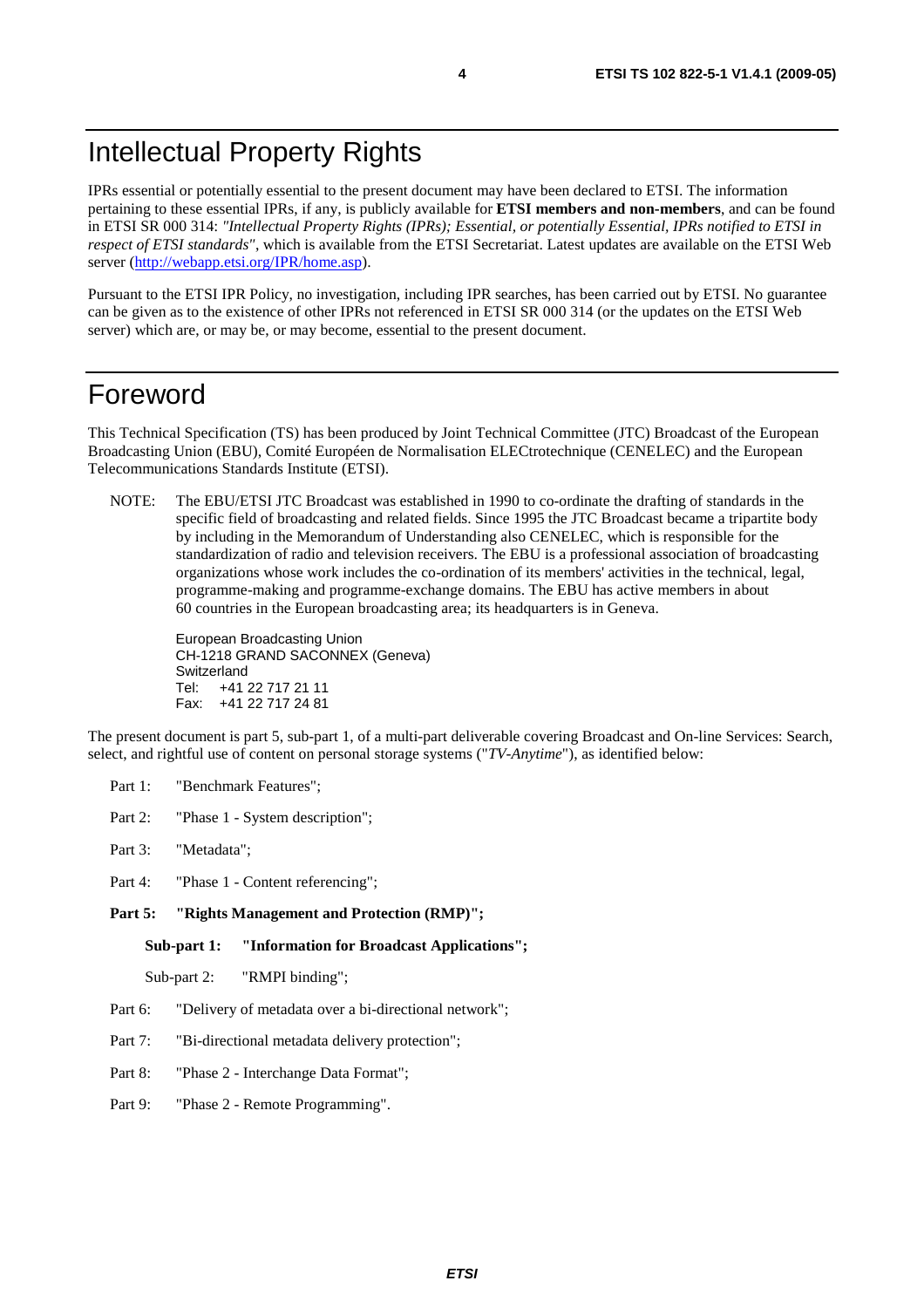### Introduction

The present document is based on a submission by the *TV-Anytime* forum [\(http://www.tv-anytime.org](http://www.tv-anytime.org/)).

The present document specifies the minimum set of usage rules and conditions required to enable protection of broadcast digital television content within a TVA Rights Management and Protection (RMP) compliant domain. When associated with a broadcast signal, RMP Information (RMPI) for Broadcast Applications is called RMPI-Micro Broadcast (RMPI-MB). When associated with content present in a TVA RMP compliant domain (post broadcast/acquisition) it is called RMPI-Micro (RMPI-M).

RMPI for Broadcast Applications can be used in conjunction with both free-to-air broadcasts and broadcasts protected by CA or DRM systems.



**Figure 1: RMPI in the broadcast environment** 

In figure 1, transfer of content from one RMP domain to another is not regulated by the RMPI-M/MB but the use of this content is.

*"TV-Anytime"* (TVA) is a synchronized set of specifications established by the *TV-Anytime* Forum. TVA features enable the search, selection, acquisition and rightful use of content on local and/or remote personal storage systems from both broadcast and online services.

TS 102 822-1 [1] and TS 102 822-2 [2] set the context and system architecture in which the standards for Metadata, Content referencing, Bi-directional metadata and Metadata protection are to be implemented in the *TV-Anytime* environment. TS 102 822-1 [1] provides benchmark business models against which the *TV-Anytime* system architecture is evaluated to ensure that the specification enable key business applications. TS 102 822-2 [2] presents the *TV-Anytime* System Architecture. These two documents are placed ahead of the others for their obvious introductory value. Note that these first two documents are largely informative, while the remainder of the series is normative.

The features are supported and enabled by the specifications for Metadata (TS 102 822-3 [3]), Content Referencing (TS 102 822-4 [4]), Rights Management (the present document and TS 102 822-5-2 [5]), Bi-directional Metadata Delivery (TS 102 822-6 [6]) and Protection (TS 102 822-7 [7]), Interchange Data Format (TS 102 822-8 [8]) and Remote Programming (TS 102 822-9 [9]). The present document is to be used by manufacturers, service providers and content providers for the implementation of the Phase 1 features of the *TV-Anytime* specifications.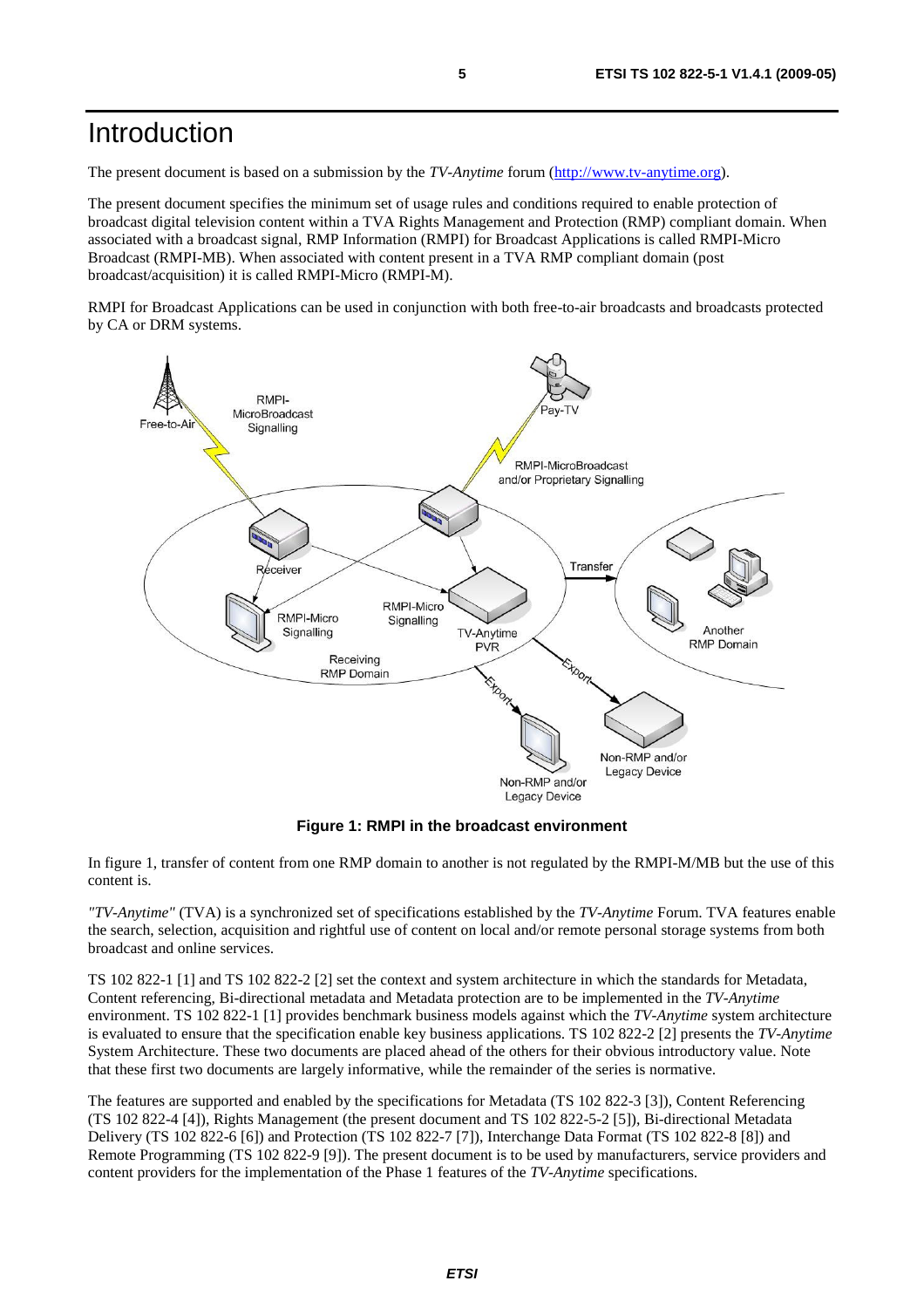### 1 Scope

RMPI for Broadcast Applications, made up of RMPI-Micro Broadcast and RMPI-Micro, is a component of the TV-Anytime Rights Management and Protection system suite of specifications.

The present document provides the semantics, syntax and encoding for the usage rights, controls and permissions to be conveyed in RMPI-MB and RMPI-M.

### 2 References

References are either specific (identified by date of publication and/or edition number or version number) or non-specific.

- For a specific reference, subsequent revisions do not apply.
- Non-specific reference may be made only to a complete document or a part thereof and only in the following cases:
	- if it is accepted that it will be possible to use all future changes of the referenced document for the purposes of the referring document;
	- for informative references.

Referenced documents which are not found to be publicly available in the expected location might be found at [http://docbox.etsi.org/Reference.](http://docbox.etsi.org/Reference)

NOTE: While any hyperlinks included in this clause were valid at the time of publication ETSI cannot guarantee their long term validity.

### 2.1 Normative references

The following referenced documents are indispensable for the application of the present document. For dated references, only the edition cited applies. For non-specific references, the latest edition of the referenced document (including any amendments) applies.

- [1] ETSI TS 102 822-1: "Broadcast and On-line Services: Search, select, and rightful use of content on personal storage systems ("TV-Anytime"); Part 1: Benchmark Features".
- [2] ETSI TS 102 822-2: "Broadcast and On-line Services: Search, select, and rightful use of content on personal storage systems ("TV-Anytime"); Part 2: Phase 1 - System description".
- [3] ETSI TS 102 822-3 (all sub-parts): "Broadcast and On-line Services: Search, select, and rightful use of content on personal storage systems ("TV-Anytime"); Part 3: Metadata".
- [4] ETSI TS 102 822-4: "Broadcast and On-line Services: Search, select, and rightful use of content on personal storage systems ("TV-Anytime"); Part 4: Content referencing".
- [5] ETSI TS 102 822-5-2: "Broadcast and On-line Services: Search, select, and rightful use of content on personal storage systems ("TV-Anytime"); Part 5: Rights Management and Protection (RMP); Sub-part 2: RMPI binding".
- [6] ETSI TS 102 822-6 (all sub-parts): "Broadcast and On-line Services: Search, select, and rightful use of content on personal storage systems ("TV-Anytime"); Part 6: Delivery of metadata over a bi-directional network".
- [7] ETSI TS 102 822-7: "Broadcast and On-line Services: Search, select, and rightful use of content on personal storage systems ("TV-Anytime Phase 1"); Part 7: Bi-directional metadata delivery protection".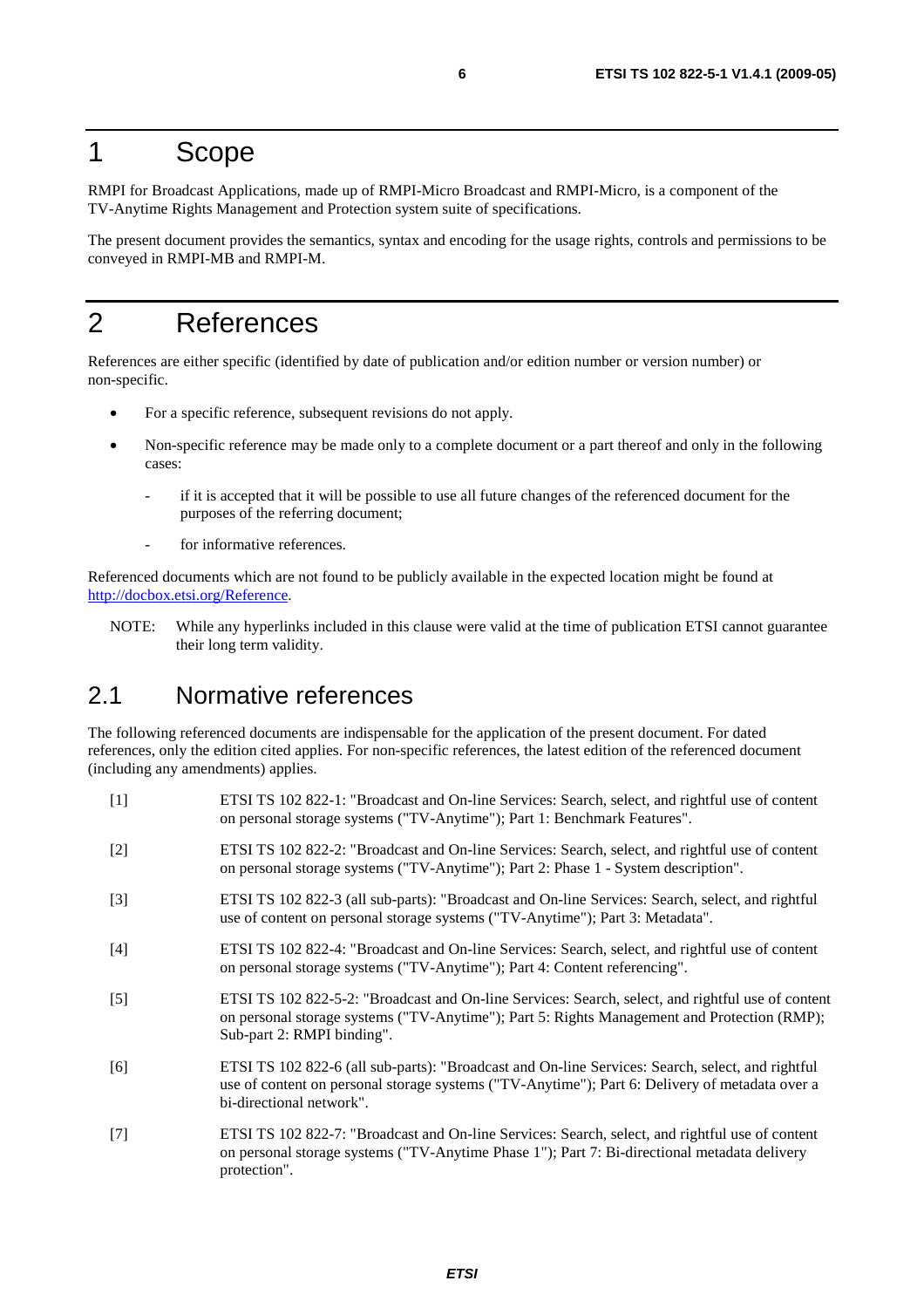- [8] ETSI TS 102 822-8: "Broadcast and On-line Services: Search, select, and rightful use of content on personal storage systems ("TV-Anytime"); Part 8: Phase 2 - Interchange Data Format".
- [9] ETSI TS 102 822-9: "Broadcast and On-line Services: Search, select, and rightful use of content on personal storage systems ("TV-Anytime"); Part 9: Phase 2 - Remote Programming".

### 2.2 Informative references

The following referenced documents are not essential to the use of the present document but they assist the user with regard to a particular subject area**.** For non-specific references, the latest version of the referenced document (including any amendments) applies.

Not applicable.

# 3 Definitions and abbreviations

### 3.1 Definitions

For the purposes of the present document, the following terms and definitions apply:

**compliance body:** legal entity that adopts the specification and enforces a compliance regime

**conditions:** limitations on rights

**grant:** combination of one principal, one or more rights and zero or more conditions

**principals:** entities that perform actions

**rights:** actions that can be performed using a given piece of content

**RMP-domain:** set of TVA RMP-compliant devices that are **securely bound** to each other for the purpose of exchanging protected content

NOTE: It is an instance of a principal. The rules for creating and managing domains are outside the scope of the present document.

### 3.2 Abbreviations

For the purposes of the present document, the following abbreviations apply:

| <b>AES</b>     | <b>Advanced Encryption Standard</b>                                |
|----------------|--------------------------------------------------------------------|
| bslbf          | bit string left bit first                                          |
| CA.            | <b>Conditional Access</b>                                          |
| <b>CCI</b>     | Copy Control Information                                           |
| <b>CSA</b>     | Common Scrambling Algorithm                                        |
| <b>DRM</b>     | Digital Rights Management                                          |
| <b>DVB</b>     | The Digital Video Broadcasting Project                             |
| HD             | <b>High Definition</b>                                             |
| <b>HDCP</b>    | High bandwidth Digital Content Protection system                   |
| <b>HDMI</b>    | High Definition Multimedia Interface                               |
| M <sub>2</sub> | Multi-2 encryption algorithm                                       |
| <b>RMP</b>     | <b>Rights Management and Protection</b>                            |
| <b>RMPI</b>    | <b>Rights Management and Protection Information</b>                |
| RMPI-M         | Rights Management and Protection Information - Micro               |
| <b>RMPI-MB</b> | Rights Management and Protection Information - Micro for Broadcast |
| SD.            | <b>Standard Definition</b>                                         |
| <b>TVA</b>     | TV-Anytime                                                         |
| uimsbf         | unsigned integer most significant bit first                        |
| <b>VCR</b>     | Video Cassette Recorder                                            |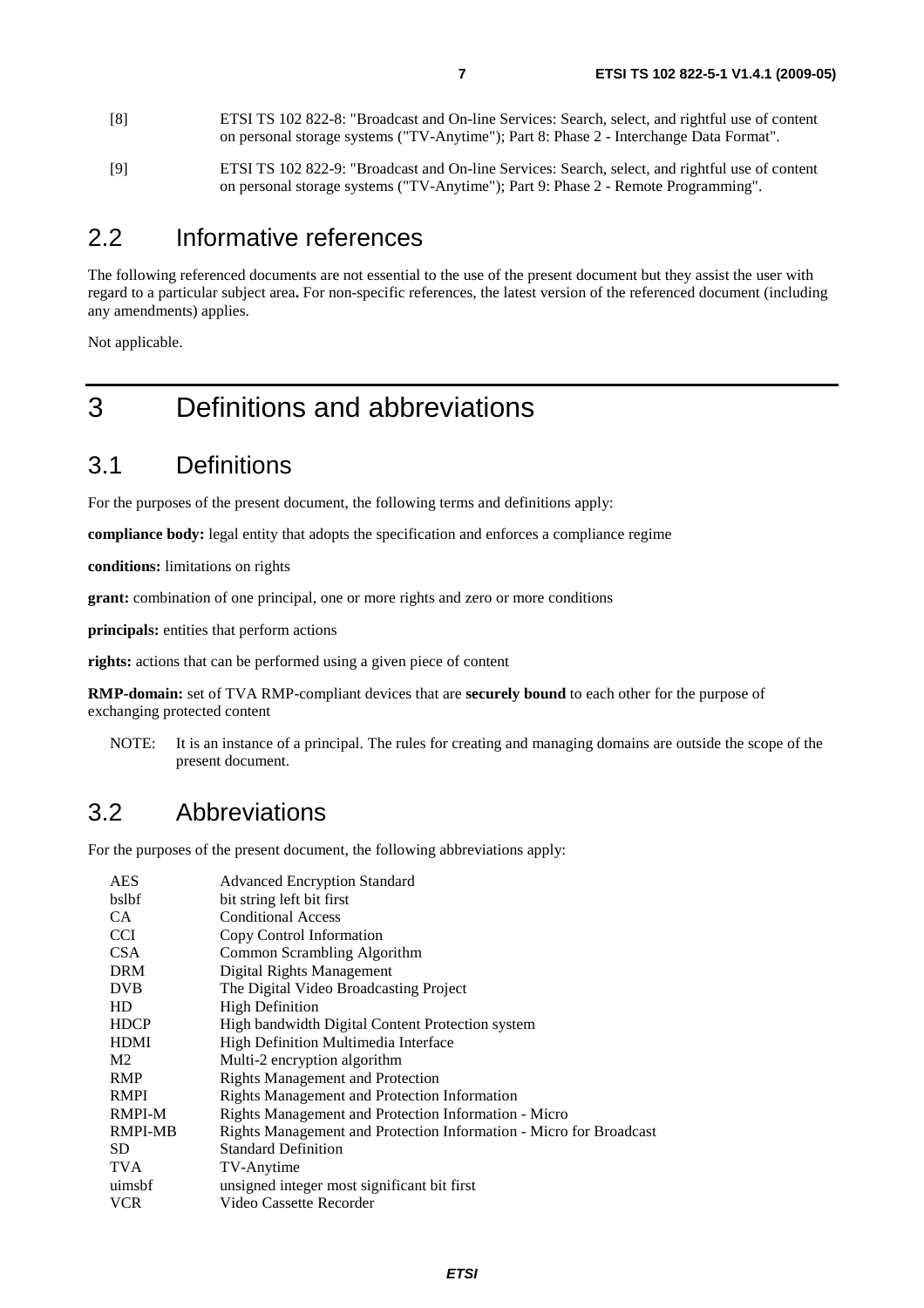# 4 Design principles and requirements

### 4.1 Positive assertion of rights

In TV-Anytime RMPI-MB rights are positively asserted and never implied. These rights are granted to the RMP System and not to a person. When a right is exercised, asserted conditions are validated. If those asserted conditions are not met then the right cannot be exercised, e.g. a user could hit pause without asking for permission, however hitting play after pause would cause the conditions to be validated and the rights to be acquired. If conditions are not asserted, then they do not constrain the rights.

### 4.2 Operational approach

The RMPI-MB and RMPI-M focus on the usage of content as opposed to the movement of content. As a consequence there is no notion of copy within the secure RMP-compliant domain as only those principals that have been granted rights to use the content are given access to the content under the conditions expressed in RMPI-MB and RMPI-M.

Usage of the content under the protection of the RMP system is explicitly defined and regulated. In the event that the broadcaster wishes to allow the content to leave the protection of the RMP system it is expressible with RMPI-MB and RMPI-M as an Export with appropriate conditions. One significant reason to permit this is to allow content to be consumed on legacy devices.

### 4.3 Compliance

TV-Anytime RMP does not mandate specific implementations or compliance and robustness rules. There are certain parameters in the specification that are left for assignment by the compliance bodies; for example geographic control, RMP domain identifier, single point of control identifier and security level. It is anticipated that compliance bodies that adopt the specification will define implementation requirements and associated compliance regimes to meet the needs of their respective environments. Compliance bodies may even choose an alternative encoding for RMPI-M or MB (e.g. XML expression given in annex A).

# 5 RMPI - Micro Broadcast and RMPI - Micro semantics

### 5.1 Principals

Table 1 gives the Principals that can be used by a broadcaster when granting rights with RMPI-MB and RMPI-M.

| <b>Principal</b> | <b>Definition</b>                                                                                                                                                                                                  |
|------------------|--------------------------------------------------------------------------------------------------------------------------------------------------------------------------------------------------------------------|
| Receiving Domain | The receiving domain is the first TVA RMP-compliant domain that receives the content and<br>associated RMPI-MB via broadcast. Once the content is in the domain, the receiving domain<br>is explicitly identified. |
| Any Domain       | Any TVA RMP-compliant domain that can respond to the usage conditions stated within<br><b>IRMPI-MB and RMPI-M.</b>                                                                                                 |

#### **Table 1: Principals being used by broadcasters**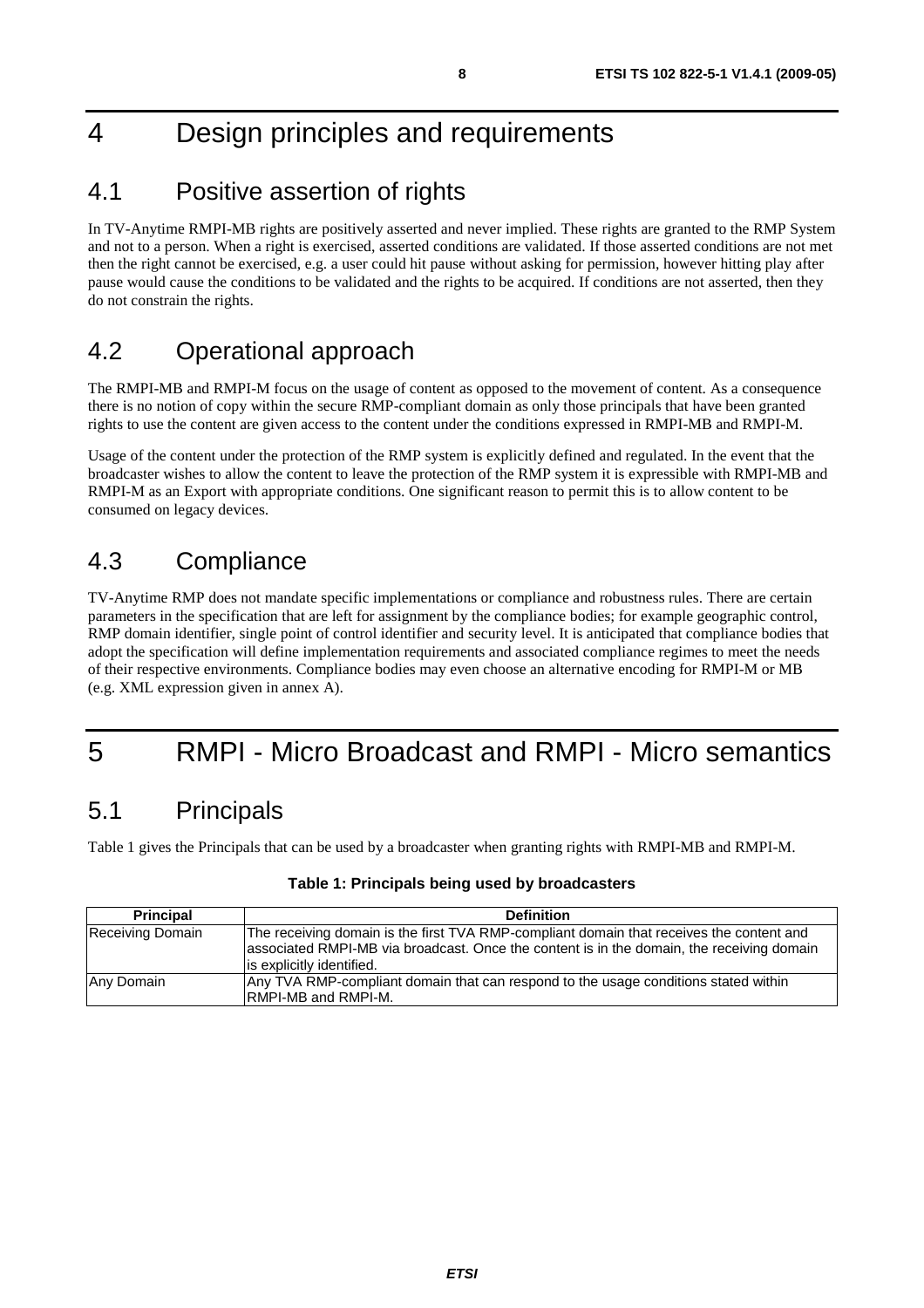# 5.2 Rights

The set of rights listed in table 2, depending on their applied conditions, can be used to enable users to access content via a range of devices under a variety of different usage models. Note that terms PLAY and EXPORT below can both be used to enable content viewing, but under different consumption environments or constraints.

#### **Table 2: Rights**

| <b>Right</b>               | <b>Description</b>                                                                                    |  |  |
|----------------------------|-------------------------------------------------------------------------------------------------------|--|--|
| Play                       | "Play" is the right to derive a transient and directly perceivable representation of content within   |  |  |
|                            | the TVA RMP domain.                                                                                   |  |  |
|                            | NOTE:<br>If the device that creates the human perceptible rendition of the content is not a TVA       |  |  |
|                            | RMP device (e.g. an analogue television set), then this right is not applicable. In that              |  |  |
|                            | case the appropriate right is required (see Analogue Export, Digital Export SD and                    |  |  |
|                            | Digital Export HD).                                                                                   |  |  |
| Analogue Export            | "Analogue export" is the right to create a user accessible analogue signal representing the           |  |  |
|                            | content as an output, and thus outside of the TVA RMP system. An example of an analogue               |  |  |
|                            | export would be sending the content over S-Video to a VCR or TV.                                      |  |  |
|                            | NOTE:<br>Until such time as there are more display devices that are directly under the control of     |  |  |
|                            | RMP systems, the broadcaster is encouraged to allow analogue export with                              |  |  |
|                            | appropriate conditions or consumers will be unable to use their legacy analogue                       |  |  |
|                            | systems to create a viewable version of the programme.                                                |  |  |
| <b>Digital Export</b>      | "Digital Export Standard Definition" is the right to create a Standard Definition digital signal      |  |  |
| <b>Standard Definition</b> | representing the content as an output outside of the TVA RMP system. An example of a Digital          |  |  |
| (SD)                       | Export SD would be sending the content over a legacy digital output to a display or recorder with     |  |  |
|                            | a standard definition digital input.                                                                  |  |  |
|                            | NOTE:<br>If the consumer has digital devices outside the scope of the TVA RMP system, this            |  |  |
|                            | right with appropriate conditions must be granted for those devices to be able to                     |  |  |
|                            | receive the content.                                                                                  |  |  |
| Digital Export High        | "Digital Export High Definition" is the right to create a High Definition digital signal representing |  |  |
| Definition (HD)            | the content as an output outside of the TVA RMP system. An example of a Digital Export HD             |  |  |
|                            | would be sending the content over a legacy digital output to a display or recorder with a high        |  |  |
|                            | definition digital input.                                                                             |  |  |
|                            | NOTE 1: If the consumer has digital devices outside the scope of the TVA RMP system, this             |  |  |
|                            | right with appropriate conditions must be granted for those devices to be able to                     |  |  |
|                            | receive the content.                                                                                  |  |  |
|                            | NOTE 2:<br>If both the Digital Export SD and Digital Export HD rights are granted, this is known as   |  |  |
|                            | the Digital Export Any Definition Right. This means that any definition/resolution is                 |  |  |
|                            | permitted for digital export.                                                                         |  |  |
|                            | NOTE 3:<br>It is the compliance body that establishes which resolutions are HD and which ones         |  |  |
|                            | are not.                                                                                              |  |  |
| <b>Extend Rights</b>       | This right allows the RMP System to apply additional rights to the content. The absence of this       |  |  |
|                            | right means that only the originally transmitted rights may be applied.                               |  |  |
|                            | NOTE:<br>Conditions to this right include at most one identified source for those additional rights.  |  |  |
|                            | In the case that no condition is present with the right, then the RMP System                          |  |  |
|                            | implementation is permitted to extend rights based upon conditions specified by the                   |  |  |
|                            | compliance body.                                                                                      |  |  |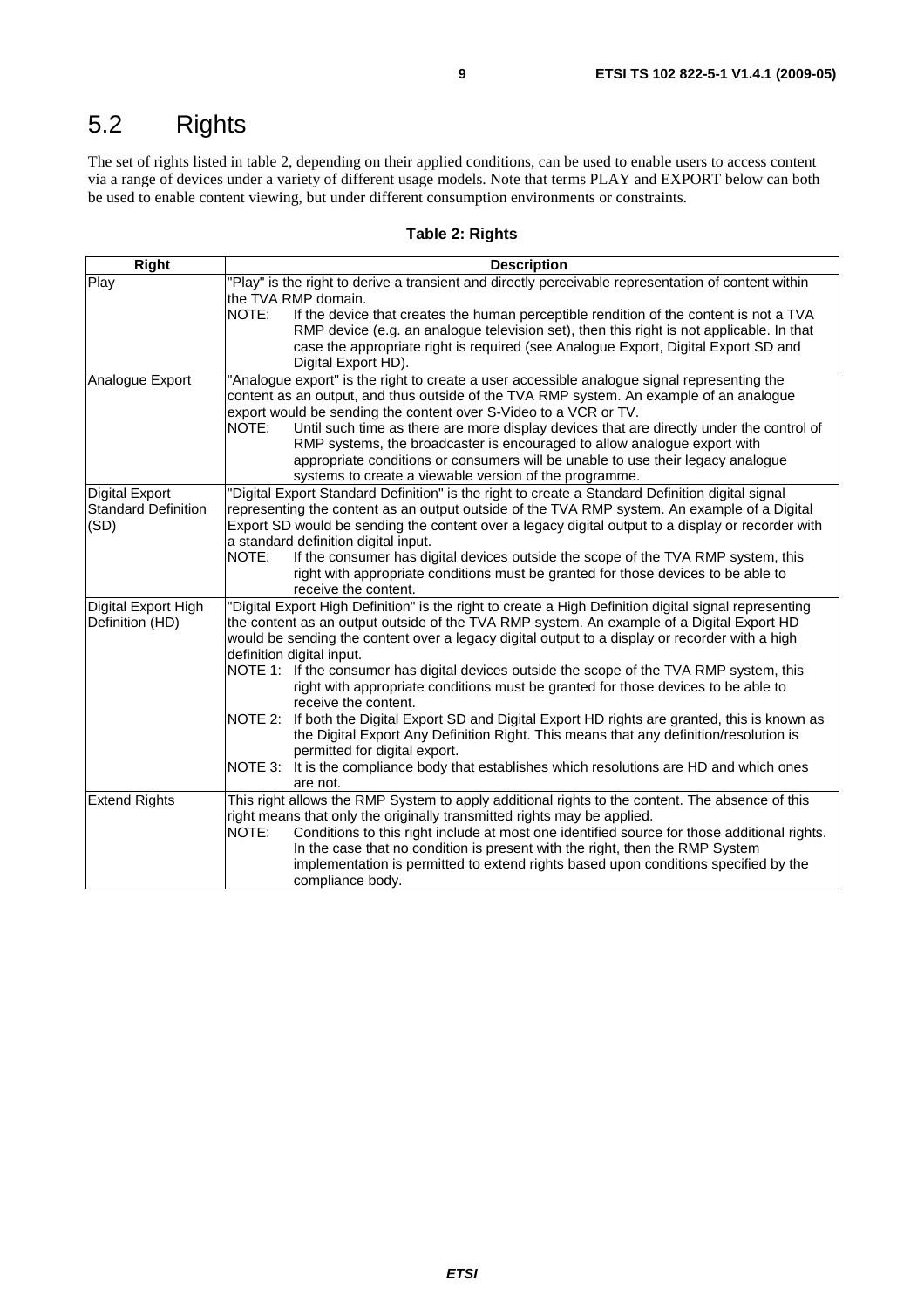# 5.3 Conditions

Table 3 gives the Conditions that can be used by a broadcaster when granting rights with RMPI-MB and RMPI-M.

#### **Table 3: Conditions**

| <b>Condition</b>                                             | <b>Description</b>                                                                                                                                                                                                                                                                                                                                                                                                                                                                                                                                                                                                                                                                                                                        | <b>Rights to which condition is</b><br>applicable                                                                                                                                                                                                                                                                                                                                                         |
|--------------------------------------------------------------|-------------------------------------------------------------------------------------------------------------------------------------------------------------------------------------------------------------------------------------------------------------------------------------------------------------------------------------------------------------------------------------------------------------------------------------------------------------------------------------------------------------------------------------------------------------------------------------------------------------------------------------------------------------------------------------------------------------------------------------------|-----------------------------------------------------------------------------------------------------------------------------------------------------------------------------------------------------------------------------------------------------------------------------------------------------------------------------------------------------------------------------------------------------------|
| <b>Geographical Control</b>                                  | This condition limits the use of a right to within<br>one or more specified territories. The granularity<br>of territoriality is to be defined by the compliance<br>body.<br>NOTE:<br>The present document assumes that<br>devices belong to a territory<br>regardless of where they are<br>physically located.                                                                                                                                                                                                                                                                                                                                                                                                                           | Play, Analogue Export, Digital Export<br>SD, Digital Export HD<br>This condition is expressed once and<br>applies to all of these rights.                                                                                                                                                                                                                                                                 |
| Single Point of Control                                      | The purpose of this condition is to allow for<br>implementation of device-bound rights within the<br>TVA RMP domain.<br>If present in the broadcast this means that the<br>broadcaster intends that once the content enters<br>the TVA RMP domain, only one RMP entity can<br>make usage decisions about the content based<br>upon the expressed RMPI-MB.<br>Upon reception a received instance of content is<br>now married to a specific RMP entity and that<br>entity can no longer be changed. The entity is<br>then characterized by its identifier.                                                                                                                                                                                 | Play, Analogue Export, Digital Export<br>SD, Digital export HD<br>Only valid for the Receiving Domain<br>principal.<br>This condition is expressed once and<br>applies to all of these rights.                                                                                                                                                                                                            |
| <b>Physical Proximity</b>                                    | This condition limits the use of a right to RMP<br>compliant devices within close physical proximity<br>of the receiver that first received the broadcast<br>content. Close physical proximity is provisionally<br>defined as immediate vicinity e.g. limited to the<br>home network on the same local area network<br>and is not permitted to be transmitted over a<br>wide area network.                                                                                                                                                                                                                                                                                                                                                | Play, Analogue Export, Digital Export<br>SD, Digital Export HD<br>Only valid for the Receiving Domain<br>principal.<br>This condition is expressed once and<br>applies to all of these rights.                                                                                                                                                                                                            |
| <b>Buffer Duration</b>                                       | This condition limits the use of a right in such a<br>way that each frame of broadcast content is used<br>only within a specified duration after that frame<br>was broadcast. For instance, if a buffer duration<br>condition of 10 minutes were applied to the right<br>to play content broadcast taking place from 8:00<br>to 9:00, the content broadcast at 8:00 would be<br>playable until 8:10, the content broadcast at 8:25<br>would be playable until 8:35, and the content<br>broadcast at 9:00 would be playable until 9:10. If<br>a buffer duration condition of 0 were applied to<br>the right to play content broadcast from 8:00 to<br>9:00, the content would be only immediately<br>viewable, with no trick play allowed. | Play, Analogue Export, Digital Export<br>SD, Digital Export HD<br>This condition is expressed once and<br>applies to all of these rights.<br><b>Excludes Expiration Date</b><br>NOTE:<br>This condition is to be<br>evaluated continually at a<br>frequency to be defined by<br>the compliance body or the<br>implementer, and when the<br>condition is no longer met,<br>the right is no longer granted. |
| <b>Time Window Start Date</b><br>and Time Window End<br>Date | These conditions define the window of time<br>during which the rights are granted. It is defined<br>as absolute start time and absolute expiry time.                                                                                                                                                                                                                                                                                                                                                                                                                                                                                                                                                                                      | Play, Analogue Export, Digital Export<br>SD, Digital Export HD<br>These conditions are expressed once<br>and apply to all of these rights.<br>They do not refer to the Extend Rights.<br>Excludes Buffer Duration.                                                                                                                                                                                        |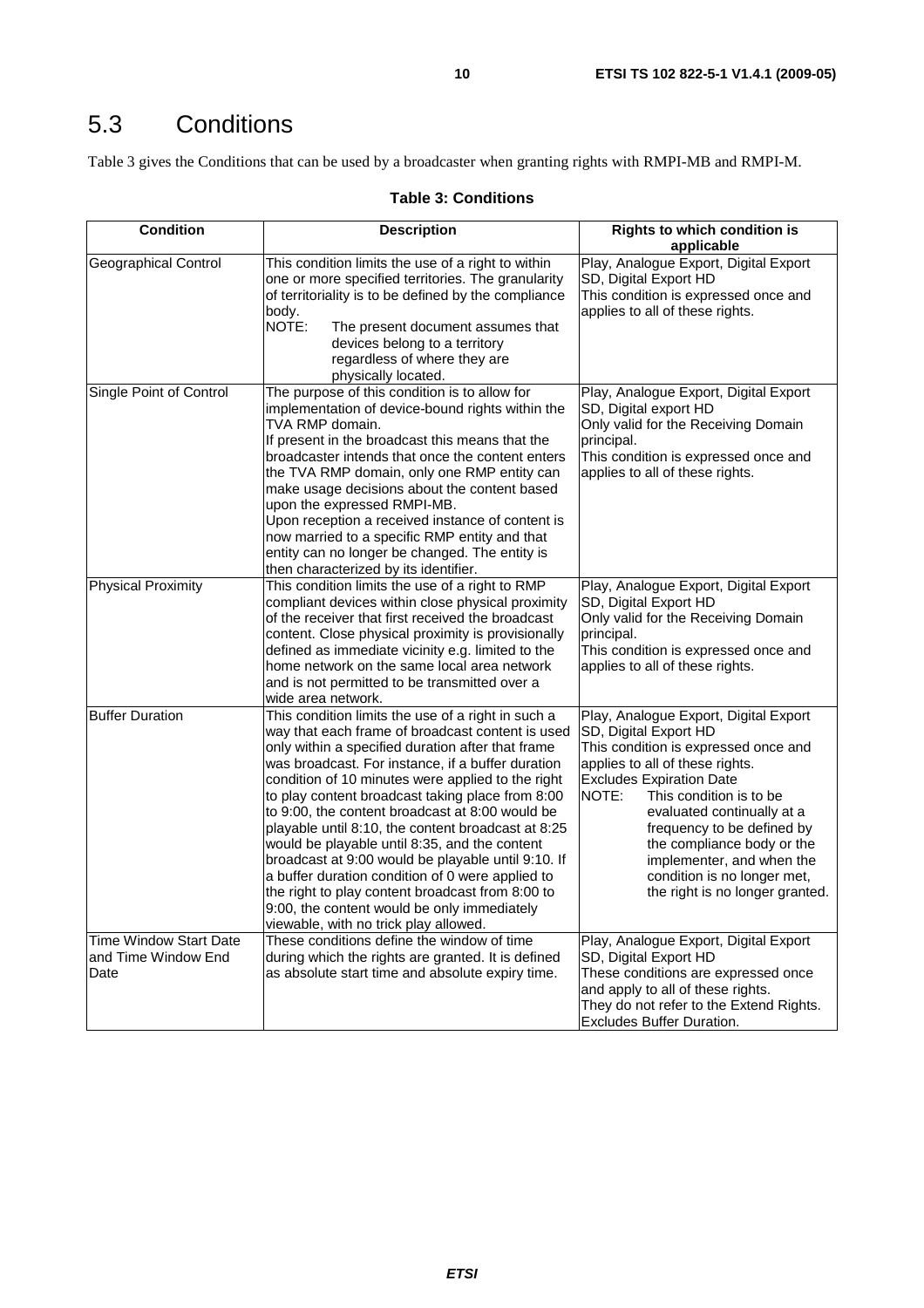| <b>Condition</b>                                            | <b>Description</b>                                                                                                                                                                                                                                                                                                                                                                                                                                                                                                                                                                                                                                                                                                                                                                                                                                                                                                                                                                                                                                                                | <b>Rights to which condition is</b>                                                                                                                                                       |
|-------------------------------------------------------------|-----------------------------------------------------------------------------------------------------------------------------------------------------------------------------------------------------------------------------------------------------------------------------------------------------------------------------------------------------------------------------------------------------------------------------------------------------------------------------------------------------------------------------------------------------------------------------------------------------------------------------------------------------------------------------------------------------------------------------------------------------------------------------------------------------------------------------------------------------------------------------------------------------------------------------------------------------------------------------------------------------------------------------------------------------------------------------------|-------------------------------------------------------------------------------------------------------------------------------------------------------------------------------------------|
|                                                             |                                                                                                                                                                                                                                                                                                                                                                                                                                                                                                                                                                                                                                                                                                                                                                                                                                                                                                                                                                                                                                                                                   | applicable                                                                                                                                                                                |
| <b>Standard Definition Digital</b><br><b>Export Control</b> | This condition forwards content management<br>rules to external content protection systems on<br>standard definition outputs whilst exercising the<br>Digital Export SD right:<br>for immediate viewing only<br>bound to device or media for future                                                                                                                                                                                                                                                                                                                                                                                                                                                                                                                                                                                                                                                                                                                                                                                                                               | Digital Export SD<br>This condition applies both to the Digital<br>Export Standard Definition Right and<br>the Digital Export Any Definition Right.<br>NOTE:<br>If the Digital Export Any |
|                                                             | viewing.<br>If the content is marked "for immediate viewing<br>only", then the external content protection<br>system should treat it as "do not store".<br>If the content is marked "bound to device or<br>media for future viewing", then the external<br>content protection system is instructed to permit<br>the storage of the content as long as the<br>playback of that content is in the presence of the<br>single device or media to which it was exported.<br>The content can be viewed as well as recorded<br>or stored.<br>NOTE:<br>This expression may be used to<br>enable HDCP on an HDMI output. CCI<br>bits can be used to signal this<br>information as follows: copy no more<br>for immediate viewing only, copy one<br>generation for bound to device or<br>media for future viewing, and copy<br>control not asserted if the condition is                                                                                                                                                                                                                     | Definition Right is exercised,<br>then the most restrictive of<br>either SD or HD digital export<br>control is used.                                                                      |
|                                                             | not present.                                                                                                                                                                                                                                                                                                                                                                                                                                                                                                                                                                                                                                                                                                                                                                                                                                                                                                                                                                                                                                                                      |                                                                                                                                                                                           |
| High Definition Digital                                     | This condition forwards content management                                                                                                                                                                                                                                                                                                                                                                                                                                                                                                                                                                                                                                                                                                                                                                                                                                                                                                                                                                                                                                        | Digital Export HD                                                                                                                                                                         |
| <b>Export Control</b>                                       | rules to external content protection systems on<br>high definition outputs whilst exercising the<br>Digital Export HD right:<br>for immediate viewing only<br>bound to device or media for future<br>viewing.<br>If the content is marked "for immediate viewing<br>only", then the external content protection<br>system should treat it as "do not store".<br>If the content is marked bound to device or<br>media for future viewing, then the external<br>content protection system is instructed to permit<br>the storage of the content as long as the<br>playback of that content is in the presence of that<br>single device or media to which it was exported.<br>The content can be viewed as well as recorded<br>or stored.<br>NOTE:<br>This expression may be used to<br>enable HDCP on an HDMI output. CCI<br>bits can be used to signal this<br>information as follows: copy no more<br>for immediate viewing only, copy one<br>generation for bound to device or<br>media for future viewing, and copy<br>control not asserted if the condition is<br>not present. | NOTE:<br>If Digital Export Any<br>Definition Right is exercised,<br>then the most restrictive of<br>either SD or HD digital export<br>control is used.                                    |
| Analogue Export                                             | This condition forwards content management                                                                                                                                                                                                                                                                                                                                                                                                                                                                                                                                                                                                                                                                                                                                                                                                                                                                                                                                                                                                                                        | Analogue Export                                                                                                                                                                           |
| Signalling                                                  | rules to external content protection systems:<br>for immediate viewing only<br>$\bullet$<br>bound to device or media for future<br>$\bullet$<br>viewing (includes immediate viewing).                                                                                                                                                                                                                                                                                                                                                                                                                                                                                                                                                                                                                                                                                                                                                                                                                                                                                             |                                                                                                                                                                                           |
| Analogue Standard<br>Definition (SD) control                | This condition constrains the resolution of the<br>exported analogue signal. If set then Standard<br>Definition resolution only is permitted for an<br>analogue output.                                                                                                                                                                                                                                                                                                                                                                                                                                                                                                                                                                                                                                                                                                                                                                                                                                                                                                           | Analogue Export                                                                                                                                                                           |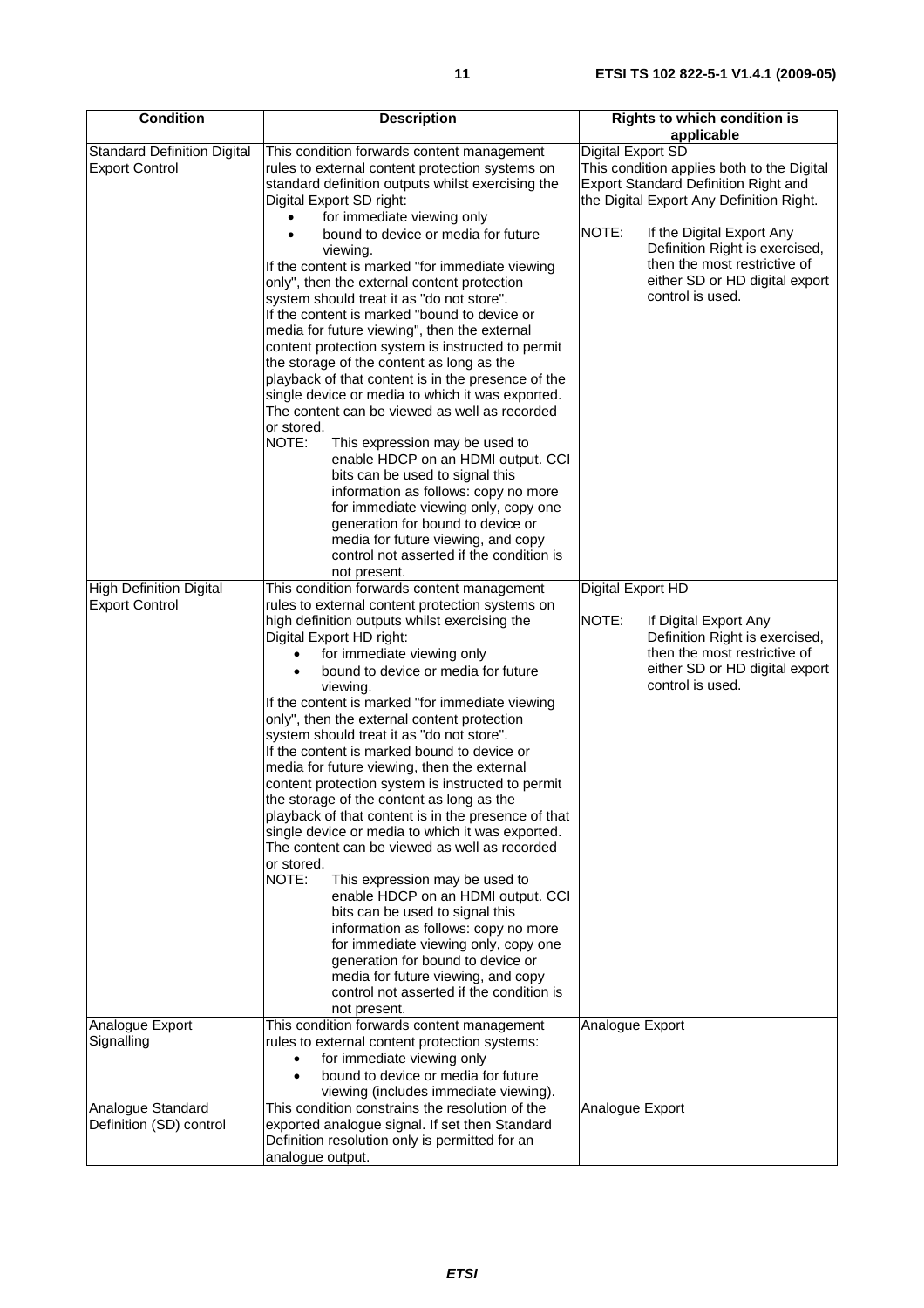| <b>Condition</b>                | <b>Description</b>                                                                                                                                                                                                                                                                                                                                                                                                                                                                                                                                                                                                                                                                   | Rights to which condition is<br>applicable                                                                                                                                                        |
|---------------------------------|--------------------------------------------------------------------------------------------------------------------------------------------------------------------------------------------------------------------------------------------------------------------------------------------------------------------------------------------------------------------------------------------------------------------------------------------------------------------------------------------------------------------------------------------------------------------------------------------------------------------------------------------------------------------------------------|---------------------------------------------------------------------------------------------------------------------------------------------------------------------------------------------------|
| <b>Security Level</b>           | This condition constrains the execution of rights<br>based on the invoked components robustness<br>level. Security levels are to be based upon the<br>aggregate robustness of all invoked components<br>needed to exercise a right.                                                                                                                                                                                                                                                                                                                                                                                                                                                  | Play, Analogue Export, Digital Export<br>SD, Digital Export HD, Extend Rights<br>Each grant may have a specific security<br>level.                                                                |
| Simultaneous Rendering<br>Count | This condition limits the number of simultaneous<br>Plays, Analogue Exports and Digital Exports of<br>content within a domain. For purposes of this<br>condition a Play counts as a rendering, an<br>Analogue Export counts as a rendering, a Digital<br>Export SD counts as a rendering and a Digital<br>Export HD counts as a rendering.<br>NOTE:<br>It is expected that this condition will be<br>used in conjunction with the Single<br>Point of Control condition. However<br>there may be implementations<br>whereby Simultaneous Rendering<br>Count is used on its own (e.g. there<br>may be a secure simultaneous render<br>counter service available within the<br>domain). | Play, Analogue Export, Digital Export<br>SD, Digital Export HD<br>Only valid if principal is Receiving<br>Domain<br>This condition is being expressed once<br>and applies to all of these rights. |
| Source of additional rights     | This condition identifies the authority which may<br>assign new rights to the content.                                                                                                                                                                                                                                                                                                                                                                                                                                                                                                                                                                                               | <b>Extend Rights</b>                                                                                                                                                                              |

# 5.4 Ancillary RMPI-MB and ancillary RMPI-M

Ancillary RMPI-MB and ancillary RMPI-M (table 4) do not convey usage rules or conditions, but carry further information that is required when handling the content.

| Ancillary RMPI-MB and ancillary RMPI-M | Information to be conveyed                         | Intent                                                                                                |
|----------------------------------------|----------------------------------------------------|-------------------------------------------------------------------------------------------------------|
| <b>Scrambling Control</b>              |                                                    | This is to control the scrambling of<br>content when it enters and is<br>stored in the RMP controlled |
|                                        |                                                    | domain. Content is not to be                                                                          |
|                                        |                                                    | scrambled when stored in the<br>RMP controlled domain. However                                        |
|                                        |                                                    | it may be scrambled when                                                                              |
|                                        |                                                    | transmitted between devices or                                                                        |
|                                        |                                                    | when bound to removable media.                                                                        |
|                                        | Maintain broadcast scrambling                      | Self explanatory, do not add RMP<br>cipher.                                                           |
|                                        | Apply RMP cipher                                   | Remove broadcast scrambling if<br>any and apply RMP cipher.                                           |
| Cipher algorithm                       | <b>AES</b>                                         | To specify the cipher algorithm                                                                       |
|                                        | Camellia<br>DVB Common Scrambling Algorithm        | used to (de)scramble the content<br>within the TVA RMP Domain.                                        |
|                                        | v1                                                 |                                                                                                       |
|                                        | DVB Common Scrambling Algorithm                    |                                                                                                       |
|                                        | v2                                                 |                                                                                                       |
|                                        | 3DES                                               |                                                                                                       |
|                                        | M <sub>2</sub><br>Cipher outside of the control of |                                                                                                       |
|                                        | TV-Anytime RMP                                     |                                                                                                       |
| Version of RMPI                        | Version of RMPI specification                      | To identify version of RMPI                                                                           |
|                                        |                                                    | specification.                                                                                        |
| Origin of RMPI                         | Identifier/pointer to authority having             | For forensic purposes; this is not                                                                    |
|                                        | granted rights                                     | to authenticate the origin.                                                                           |

#### **Table 4: Ancillary RMPI-MB and ancillary RMPI-M**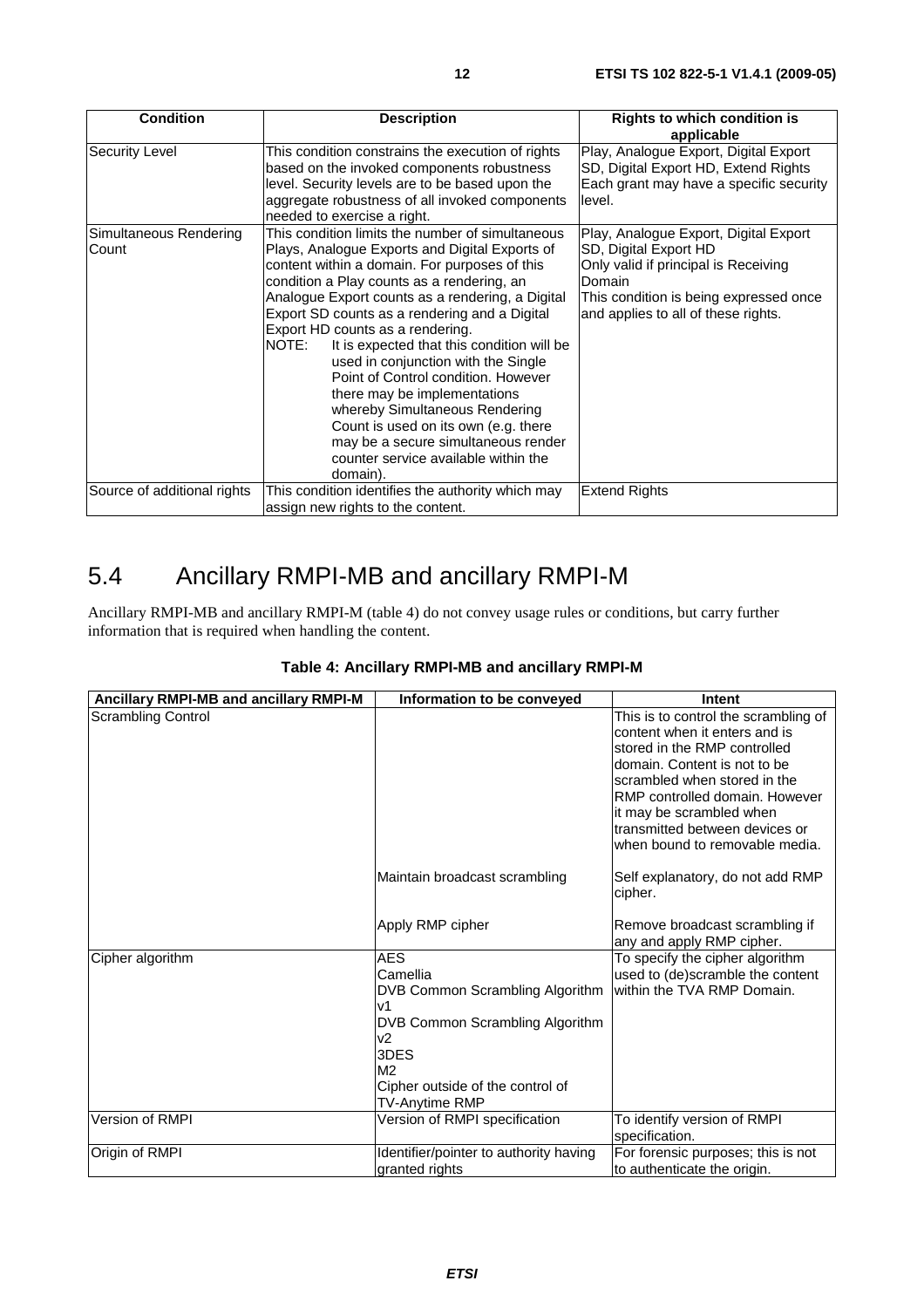# 6 Syntax and encoding for RMPI-MB and RMPI-M

### 6.1 Introduction

The syntax and encoding for the RMPI-MB and RMPI-M payload is given below. The payload describes the minimum set of usage rights and rules that can be conveyed alongside a digital television broadcast. It is composed of at most four grants including:

- A grant for the "Receiving Domain" that signals the rights and conditions that apply to content once it has entered a given "Receiving Domain". This grant excludes the "Extend Rights" right.
- A grant for "Any Domain" that signals the rights and conditions that apply to content once it has entered "Any Domain". This grant excludes the "Extend Rights" right.
- A grant for the "Receiving Domain" that signals the "Extend Rights" right and associated conditions.
- A grant for "Any Domain" that signals the "Extend Rights" right and associated conditions.

The last two grants are always identical and therefore share the same encoding.

The encoding of the payload allows for the signalling of all relevant conditions for each of the rights expressed in each respective grant. The encoding also allows signalling that no rights have been granted by assigning null values to the respective rights flags. For example, a broadcaster to signal that rights were granted to a "Receiving Domain", and not to "Any Domain", then "Any Domain" rights flags would be set to null. The result of this would be that only those devices in the "Receiving Domain" would have access to the content based on the grants, unless the "Extend Rights" right provided for the acquisition of additional rights.

The present document does not address binding of RMPI-MB and RMPI-M to content, nor does it define rules for conveying a multiplicity of grants within a broadcast stream. However the payload data structure has been defined with processing efficiency in mind. Should an implementer or compliance body choose to signal a multiplicity of RMPI-MB (for example to support a variety of conditions within a large set of geographic territories), it is recommended that the binding to content allows for fast identification of relevant RMPI-MB by the receiver.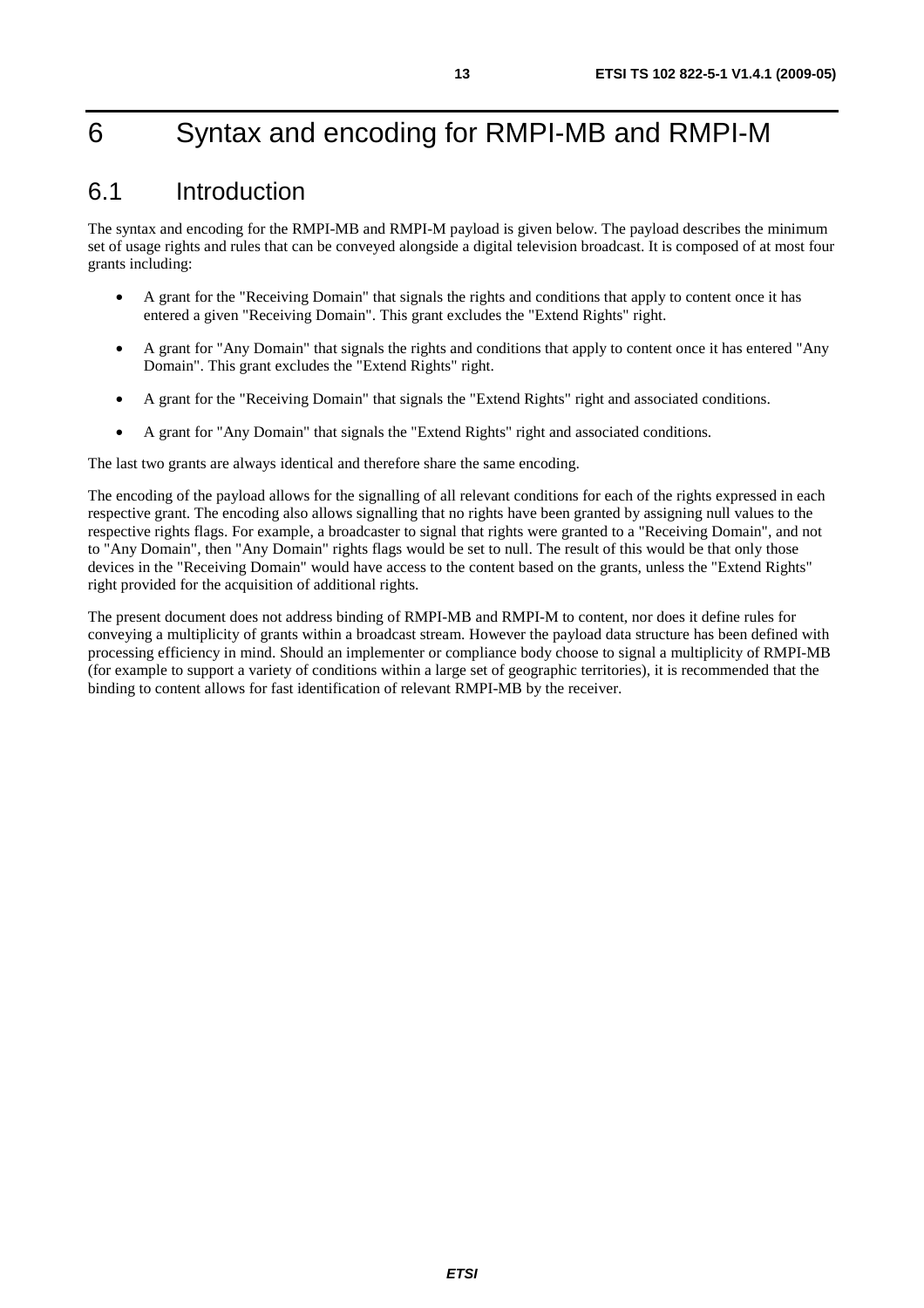# 6.2 RMPI-MB and RMPI-M payload

Table 5 describes the fixed encoding of RMPI-MB and RMPI-M.

|  |  | Table 5: RMPI-MB and RMPI-M codes |  |
|--|--|-----------------------------------|--|
|--|--|-----------------------------------|--|

| Syntax                                      | No. of bits    | <b>Identifier</b> |
|---------------------------------------------|----------------|-------------------|
| RMPI MB and RMPI M payload $()$             |                |                   |
| Ancillary RMPI                              |                |                   |
| RMPI type flag                              | 1              | bslbf             |
| Version of RMPI                             | 15             | bslbf             |
| Origin of RMPI                              | 128            | bslbf             |
| Scrambling control                          | 1              | bslbf             |
| Cipher                                      | $\overline{4}$ | bslbf             |
| Extend Rights (Grant is common to Receiving |                |                   |
| Domain and Any Domain)                      |                |                   |
| Extend rights flag                          | $\mathbf{1}$   | bslbf             |
| Security level                              | 2              | uimsbf            |
| Source_of_additional_rights                 | 128            | bslbf             |
| Grant to Receiving Domain                   |                |                   |
| Domain ID                                   | 128            | bslbf             |
| Play Right flag                             | $\mathbf{1}$   | bslbf             |
| Analogue export right flag                  | $\mathbf{1}$   | bslbf             |
| Digital export SD right flag                | $\mathbf{1}$   | bslbf             |
| Digital_export_HD_right_flag                | $\mathbf{1}$   | bslbf             |
| Buffer_duration                             | 2              | bslbf             |
| Security level                              | $\overline{2}$ | uimsbf            |
| Time window start date                      | 16             | uimsbf            |
| Time window end date                        | 16             | uimsbf            |
| Geographic control                          | 128            | bslbf             |
| Analogue export signalling                  | $\overline{2}$ | bslbf             |
| Analogue SD control                         | $\mathbf 1$    | bslbf             |
| Standard Definition digital export control  | $\overline{2}$ | bslbf             |
| High Definition digital export control      | 2              | bslbf             |
| Reserved for future use                     | $\mathbf{1}$   | bslbf             |
| Single point of control flag                | $\mathbf{1}$   | bslbf             |
| Physical_proximity_flag                     | $\mathbf{1}$   | bslbf             |
| Simultaneous rendering count                | $\overline{4}$ | uimsbf            |
| Reserved_for_future_use                     | 2              | bslbf             |
| Single point of control ID                  | 128            | bslbf             |
| Grant to Any Domain                         |                |                   |
| Play Right flag                             | $\mathbf{1}$   | bslbf             |
| Analogue_export_right_flag                  | 1              | bslbf             |
| Digital export SD right flag                | $\mathbf{1}$   | bslbf             |
| Digital export HD right flag                | $\mathbf{1}$   | bslbf             |
| Buffer duration                             | 2              | bslbf             |
| Security_level                              | $\overline{2}$ | uimsbf            |
| Time window start date                      | 16             | uimsbf            |
| Time window end date                        | 16             | uimsbf            |
| Geographic control                          | 128            | bslbf             |
| Analogue export signalling                  | 2              | bslbf             |
| Analoque SD control                         | $\mathbf 1$    | bslbf             |
| Standard Definition digital export control  | 2              | bslbf             |
| High Definition digital export control      | $\overline{2}$ | bslbf             |
| Reserved for future use                     | $\mathbf{1}$   | bslbf             |
| $\}$                                        |                |                   |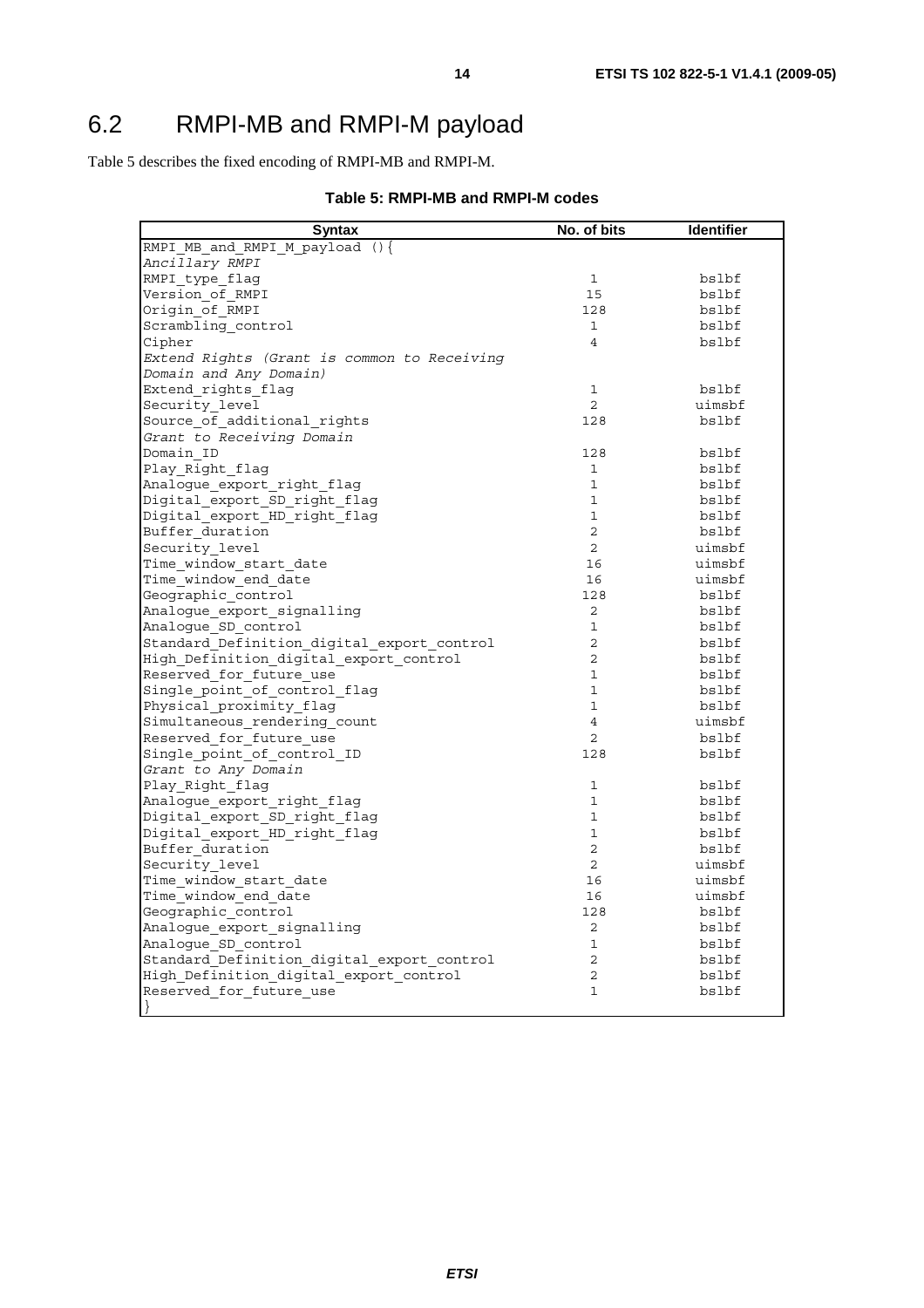**RMPI\_type\_flag:** This 1-bit field indicates the type of RMPI carried (table 6).

#### **Table 6: RMPI\_type\_flag**

| Value | <b>Meaning</b>                  |  |
|-------|---------------------------------|--|
|       | IRMPI-Micro Broadcast (RMPI-MB) |  |
|       | IRMPI-Micro (RMPI-M)            |  |

**Version\_of\_RMPI:** This 15-bit field is used to identify the version of RMPI for future-proofing purposes. 15 bits for version to be allocated by compliance body.

**Origin of RMPI:** This 128-bit field is used to identify the entity that originated the RMPI. 128 bits to be allocated by compliance body.

**Scrambling\_control:** This 1-bit field indicates the scrambling policy to implement (table 7).

| Value | <b>Meaning for RMPI-MB</b>                         | <b>Meaning for RMPI-M</b>                             |
|-------|----------------------------------------------------|-------------------------------------------------------|
| 0     | Maintain original scrambling status, including no  | Original scrambling status has been maintained,       |
|       | scrambling.                                        | including no scrambling.                              |
|       | "cipher" field: cipher used in the broadcast.      | "cipher" field: cipher currently used on the content. |
|       | Change scrambling including replacing scrambling   | The original scrambling has been changed.             |
|       | "cipher" field: cipher to be used to scramble the  | "cipher" field: cipher currently used on the content. |
|       | content.                                           |                                                       |
|       | It is assumed that the broadcast receiver knows    |                                                       |
|       | which scrambling algorithm is used to protect the  |                                                       |
|       | broadcast signal (e.g. DVB CSA for DVB receivers). |                                                       |

#### **Table 7: scrambling\_control**

**Cipher:** This 4-bit field specifies the cipher algorithm used to (de)scramble the content in the TVA RMP compliant domain (table 8).

#### **Table 8: Cipher**

| Value          | <b>Meaning</b>                                         |
|----------------|--------------------------------------------------------|
| 0x0            | No cipher.                                             |
| 0x1            | AES.                                                   |
| 0x2            | Camellia.                                              |
| 0x3            | DVB CSA 1.                                             |
| 0x4            | DVB CSA 2.                                             |
| 0x5            | 3DES.                                                  |
| 0x6            | M2.                                                    |
| 0x7            | Scrambling/descrambling outside of the control of RMP. |
| $0x8$ to $0xF$ | Reserved.                                              |

- NOTE 1: If the accompanying scrambling control field is set to 1, then only "No Cipher" (value 0x0), AES (value 0x1), Camellia (value 0x2) and "Scrambling/descrambling outside of the control of RMP" (value  $0x7$ ) can be employed. Values  $0x0$ ,  $0x1$ ,  $0x2$  indicate that content is descrambled and rescrambled using the appropriate cipher. Value 0x7 indicates that a custom cipher or super-scrambling is to be used.
- NOTE 2: Value 0x7 "Scrambling/descrambling outside of the control of RMP" includes super-scrambling whereby additional scrambling is applied to the already scrambled broadcast content at the time of entering the RMP Domain. It can be used in conjunction with "Single\_Point\_of\_Control\_ID" to determine the entity which is responsible for descrambling.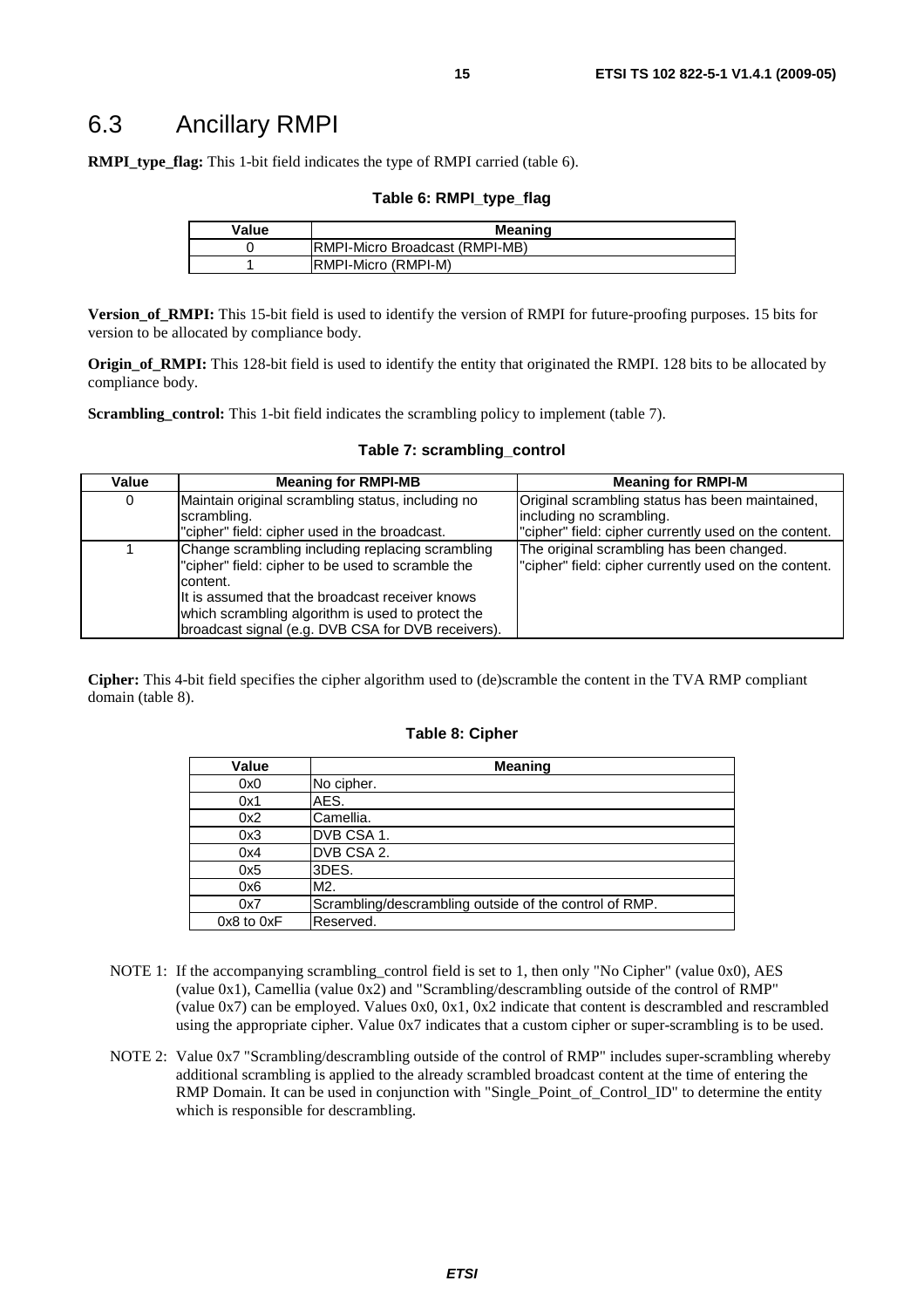### 6.4 Rights

**Extend\_rights\_flag:** This 1-bit field indicates whether the Extend Rights right is granted (table 9).

#### **Table 9: extend\_rights\_flag**

| Value | Meaning                             |
|-------|-------------------------------------|
|       | Extend Rights right is not granted. |
|       | Extend Rights right is granted.     |

**Play\_right\_flag:** This 1-bit field indicates whether the Play right is granted (table 10).

#### **Table 10: play\_right\_flag**

| Value | <b>Meaning</b>             |
|-------|----------------------------|
|       | Play right is not granted. |
|       | Play right is granted.     |

**Analogue\_export\_right\_flag:** This 1-bit field indicates whether the Analogue Export right is granted (table 11).

#### **Table 11: analogue\_export\_right\_flag**

| Value | Meaning                               |
|-------|---------------------------------------|
|       | Analogue Export right is not granted. |
|       | Analogue Export right is granted.     |

**Digital export SD right flag:** This 1-bit field indicates whether the Digital Export SD right is granted (table 12).

#### **Table 12: digital\_export\_SD\_right\_flag**

| Value | Meaning                                 |
|-------|-----------------------------------------|
|       | Digital Export SD right is not granted. |
|       | Digital Export SD right is granted.     |

**Digital\_export\_HD\_right\_flag:** This 1-bit field indicates whether the Digital Export HD right is granted (table 13).

#### **Table 13: digital\_export\_HD\_right\_flag**

| Value | Meaning                                 |
|-------|-----------------------------------------|
|       | Digital Export HD right is not granted. |
|       | Digital Export HD right is granted.     |

NOTE: If both the Digital Export SD and Digital Export HD rights are granted, then Digital Export is permitted for any definition/resolution. This is called the "Digital Export Any Resolution right".

### 6.5 Conditions and identifiers

Unless otherwise stated, conditions apply to Play, Analogue Export, Digital Export SD and Digital Export HD. If conditions are not asserted they do not apply.

**Security\_level:** This 2-bit field indicates the minimum security level required to exercise the right. Security levels are to be defined by the compliance body.

- NOTE 1: Security levels should be based upon the aggregate robustness of all invoked RMP components required to exercise the right.
- NOTE 2: This condition applies to all rights, including extend rights.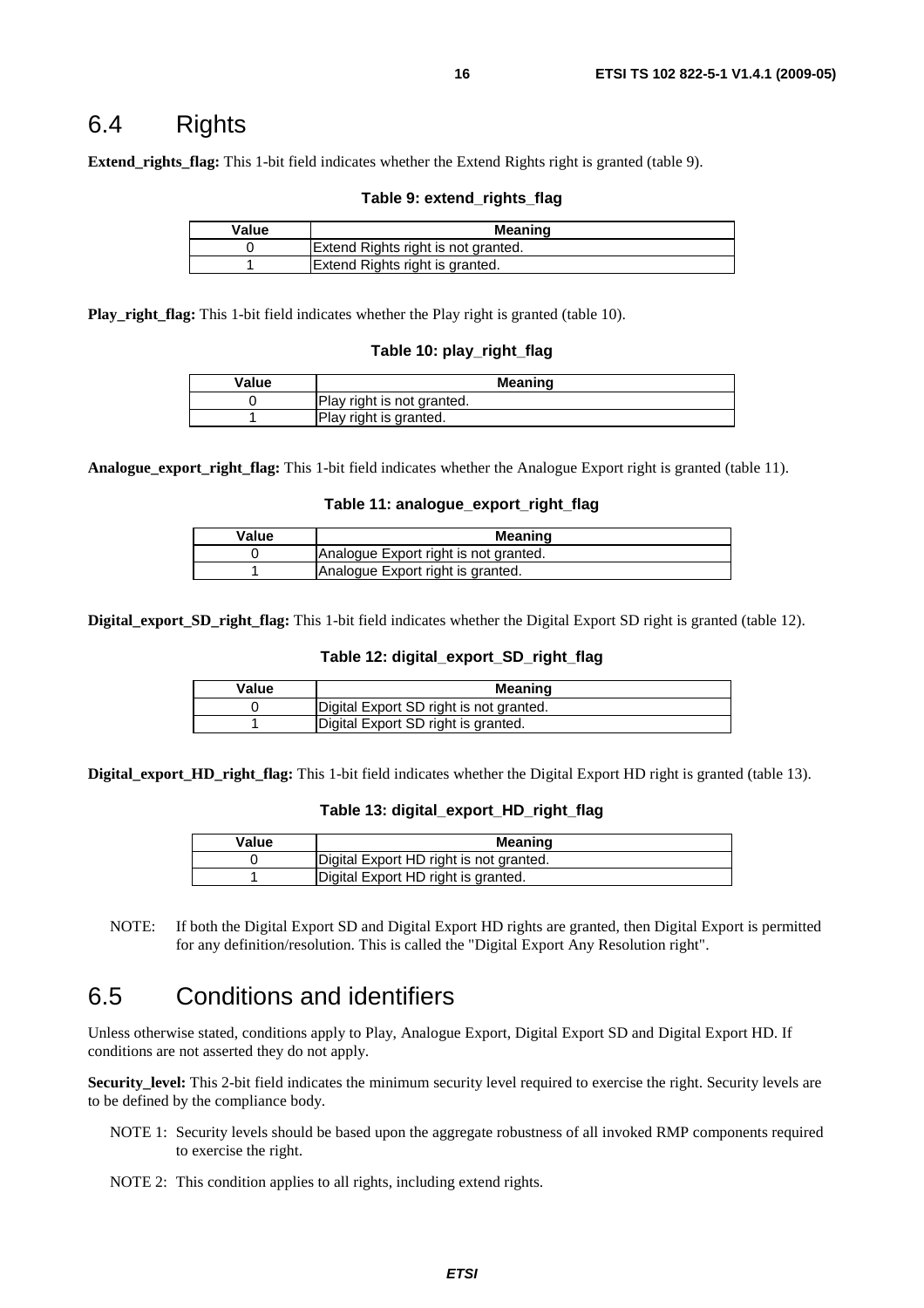**Source of additional rights:** This 128-bit field identifies the entity from which new rights can be assigned to the content. 128-bit identifier to be allocated by compliance body.

NOTE 3: This condition only applies to Extend Rights.

**Domain ID:** This 128-bit field identifies the RMP Domain to which the rights are granted. It is the first domain that has received the broadcast signal. 128-bit identifier to be allocated by compliance body.

NOTE 4: If the RMPI type flag is set to 0 then this field is not applicable.

**Buffer duration:** This 2-bit field limits the use of a right in such a way that each frame of broadcast content is used only within a specified duration after that frame was broadcast (table 14). Buffer\_duration is valid only if both Time\_window\_start\_date and Time\_window\_end\_date are not asserted.

| Value | <b>Meaning</b>                                                                                                          |
|-------|-------------------------------------------------------------------------------------------------------------------------|
| 00    | Condition not asserted.                                                                                                 |
| 01    | Condition not asserted.                                                                                                 |
| 10    | Condition set, no buffer (immediate viewing).                                                                           |
|       | Condition set, buffer duration is a reasonable period of time to<br>be determined by compliance body (e.g. 90 minutes). |

**Table 14: Buffer\_duration** 

**Time\_window\_start\_date:** This 16-bit field defines the start date of the window of time during which the rights are granted. It is defined as absolute start time. It is expressed in number of days since January 1st, 2004. A value of 0x0000 means that the condition is not asserted (there is no start date).

**Time\_window\_end\_date:** This 16-bit field defines the end date of the window of time during which the rights are granted. It is defined as absolute expiry time. It is expressed in number of days since January 1st, 2004. A value of 0xFFFF means that the condition is not asserted (unbounded end date).

**Geographic\_control:** This 128-bit field is used to indicate geographical regions and territories for which the rights are valid. It is to be defined by the compliance body.

NOTE 5: It is suggested that the compliance body could use these bits for signalling up to four territories in the following format: 2 bytes ISO country code and 2 bytes region within the country. Alternatively the compliance body could decide to specify territories for which the rights are not granted. A value should be reserved for "condition not asserted".

**Analogue\_export\_signalling:** This 2-bit field is used to signal content management rules to an external analogue content protection systems (table 15).

| Value | <b>Meaning</b>                                                                       |
|-------|--------------------------------------------------------------------------------------|
| 00    | Condition not asserted.                                                              |
| 01    | Condition not asserted.                                                              |
| 10    | For immediate viewing only.                                                          |
|       | Bound to device or media for future viewing, does not preclude<br>immediate viewing. |

#### **Table 15: analogue\_export\_signalling**

NOTE 6: This condition applies only to the Analogue Export right.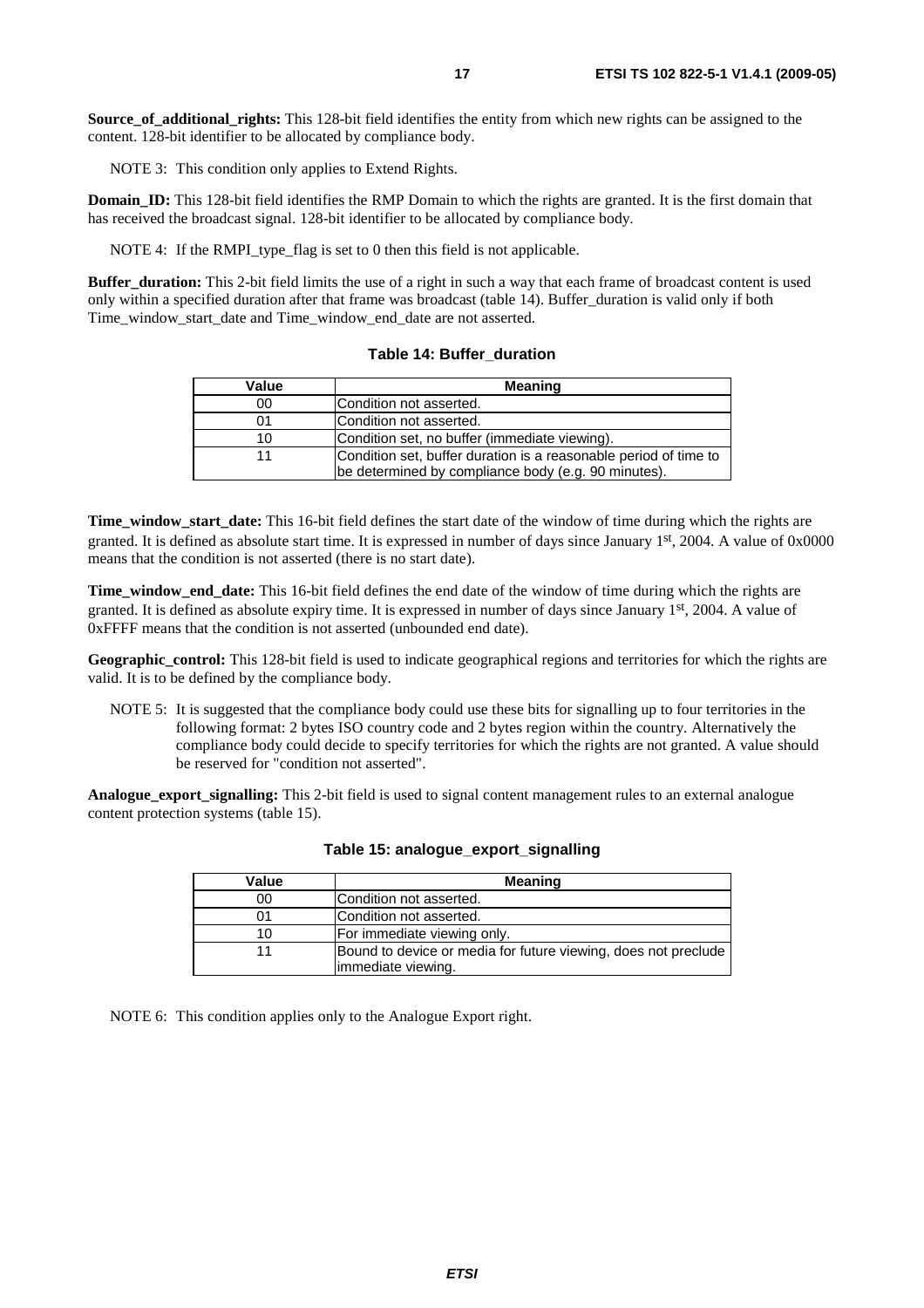**Analogue SD control:** This 1-bit field constrains the resolution of the exported analogue signal (table 16).

| Value | <b>Meaning</b>                                             |
|-------|------------------------------------------------------------|
|       | Condition not asserted.                                    |
|       | While doing analogue output Standard Definition resolution |
|       | only is permitted.                                         |

| Table 16: analogue_SD_control |  |
|-------------------------------|--|
|-------------------------------|--|

NOTE 7: This condition applies only to the Analogue Export Right.

**Standard\_Definition\_digital\_export\_control:** This 2-bit field is to control the configuration of Standard Definition digital outputs as to whether the content can be recorded or only viewed immediately (table 17). This condition applies only to the Digital Export SD Right.

| Value | <b>Meaning</b>                                                                                                                                                                                              |
|-------|-------------------------------------------------------------------------------------------------------------------------------------------------------------------------------------------------------------|
| 00    | Export conditions not asserted. Hand-off to any non-RMP<br>content protection system is permitted.                                                                                                          |
| 01    | Export conditions asserted. Hand-off to compliance body<br>certified non-RMP content protection system only is permitted.<br>RMPI-MB/M is mapped to certified system as defined by<br>compliance body.      |
| 10    | Export conditions asserted, bound to device or media for<br>immediate viewing, includes immediate viewing. Hand-off to<br>compliance body certified non-RMP content protection system<br>only is permitted. |
| 11    | Export conditions asserted, immediate viewing only.<br>Hand-off to compliance body certified non-RMP content<br>protection system only is permitted.                                                        |

| Table 17: standard_definition_digital_export_control |
|------------------------------------------------------|
|------------------------------------------------------|

NOTE 8: This is not signalling digital copy control in the RMP domain, it is only relevant to the Digital Export Standard Definition right and external content protection systems such as HDCP.

**High\_Definition\_digital\_export\_control:** This 2-bit field is to control the configuration of High Definition digital outputs as to whether the content can be recorded or only viewed immediately (table 18). This condition applies only to the Digital Export HD right.

| Value | <b>Meaning</b>                                                                                                                                                                                              |
|-------|-------------------------------------------------------------------------------------------------------------------------------------------------------------------------------------------------------------|
| 00    | Export conditions not asserted. Hand-off to any non-RMP                                                                                                                                                     |
|       | content protection system is permitted.                                                                                                                                                                     |
| 01    | Export conditions asserted. Hand-off to compliance body<br>certified non-RMP content protection system only is permitted.<br>RMPI-MB/M is mapped to certified system as defined by<br>compliance body.      |
| 10    | Export conditions asserted, bound to device or media for<br>immediate viewing, includes immediate viewing. Hand-off to<br>compliance body certified non-RMP content protection system<br>only is permitted. |
| 11    | Export conditions asserted, immediate viewing only.<br>Hand-off to compliance body certified non-RMP content<br>protection system only is permitted.                                                        |

| Table 18: high_definition_digital_export_control |  |  |  |  |
|--------------------------------------------------|--|--|--|--|
|--------------------------------------------------|--|--|--|--|

- NOTE 9: This is not signalling digital copy control in the RMP domain, it is only relevant to Digital Export High Definition right and external content protection systems such as HDCP.
- NOTE 10: If the Digital Export Any Definition Right is exercised, then the most restrictive of either Standard Definition or High Definition digital export control is used.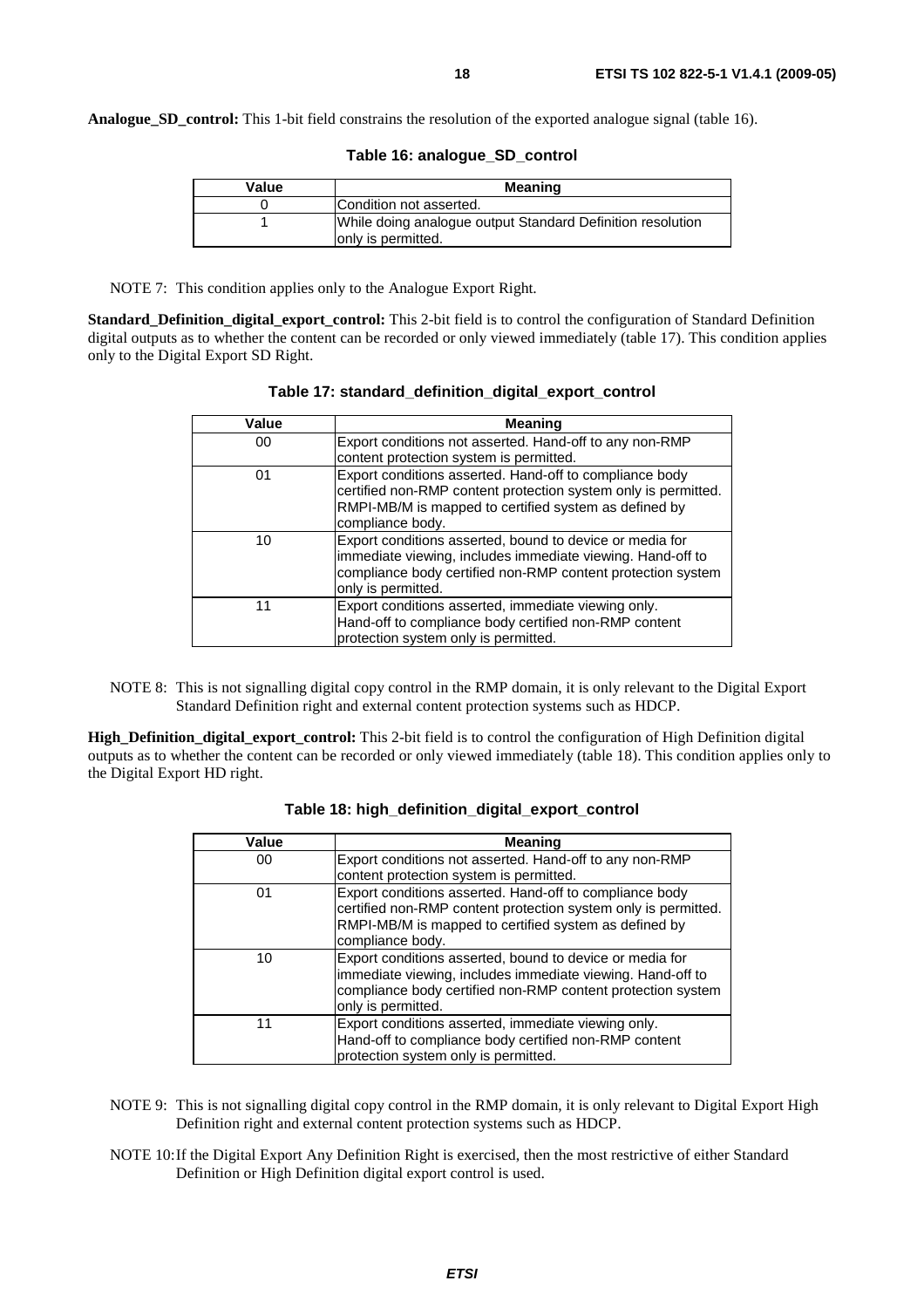**Single** point of control flag: This 1-bit field indicates that the broadcaster intends that once the content gets into the RMP Receiving Domain only one RMP entity can make usage decisions about the content based upon the expressed RMPI-MB (table 19). The content is irrevocably married to the device identified as single point of control, if that device is destroyed or lost, then this grant becomes no longer exercisable. Single point of control is only used in the context of Receiving Domain as principal.

| Table 19: single_point_of_control_flag |  |  |  |  |  |
|----------------------------------------|--|--|--|--|--|
|----------------------------------------|--|--|--|--|--|

| Value | Meaning                          |
|-------|----------------------------------|
|       | Condition not asserted.          |
|       | Single point of control applies. |

**Physical proximity flag:** This 1-bit field limits the use of a right to RMP compliant devices within close physical proximity of the receiver that first received the broadcast content (table 20). When a device checks that condition, it needs to be in close physical proximity of the receiving device in order to exercise the right. Precise definition of close physical proximity is to be determined by compliance body. The compliance body may decide to limit the use of this condition to live broadcasts. For instance close physical proximity could be defined as immediate vicinity e.g. content use is limited to the home network on the same local area network and is not permitted to be transmitted over a wide area network. Physical proximity is only used in the context of Receiving Domain as principal.

**Table 20: physical\_proximity\_flag**

| Value | <b>Meaning</b>              |
|-------|-----------------------------|
|       | Condition not asserted.     |
|       | Physical proximity applies. |

**Simultaneous\_rendering\_count:** This 4-bit field limits the number of simultaneous independent Plays, Analogue Exports, Digital Export SDs and Digital Export HDs of content within a domain (table 21). For purposes of this condition a Play counts as a rendering, an Analogue Export counts as a rendering, a Digital Export SD counts as a rendering, and a Digital Export HD counts as one rendering. Simultaneous rendering count is only used in the context of Receiving Domain as principal.

#### **Table 21: simultaneous\_rendering\_count**

| Value   | <b>Meaning</b>                                       |
|---------|------------------------------------------------------|
|         | Condition not asserted.                              |
| 1 to 15 | Maximum permitted number of simultaneous renderings. |

**Single** point of control **ID:** This 128-bit field identifies the entity that is the single point of control. This is triggered by the condition single point of control  $= 1$  in the incoming RMPI-MB granted to the receiving domain. 128-bit identifier to be allocated by compliance body. This condition is only applicable if RMPI\_type\_flag and single\_point\_of\_control flag are set to 1.

### 7 RMPI-MB and RMPI-M lifecycle

RMPI-MB is transmitted in conjunction with the broadcast signal. At the time of reception in the end user's TVA RMP Domain it is converted to RMPI-M. If RMPI-MB "scrambling\_control" is set to 1, then transition from RMPI-MB to RMPI-M must be synchronized with the rescrambling of the content. Rights that are granted to the "Receiving Domain" and "Single Point of Control" (if present) in RMPI-MB are carried over in RMPI-M. Generic mentioning of the "Receiving Domain" and "Single Point of Control" (if present) in RMPI-MB is translated into explicit mentioning through the explicit statement of "Identifiers" in RMPI-M. In order to maintain the persistence of the rights assigned by the broadcaster or content provider, a TVA RMP compliant receiver shall not change any other value in RMPI. Rights granted to "Any Domain" are always carried over unchanged from RMPI-MB to RMPI-M. Figure 2 illustrates the transition from RMPI-MB to RMPI-M in a case where "Single Point of Control" is asserted.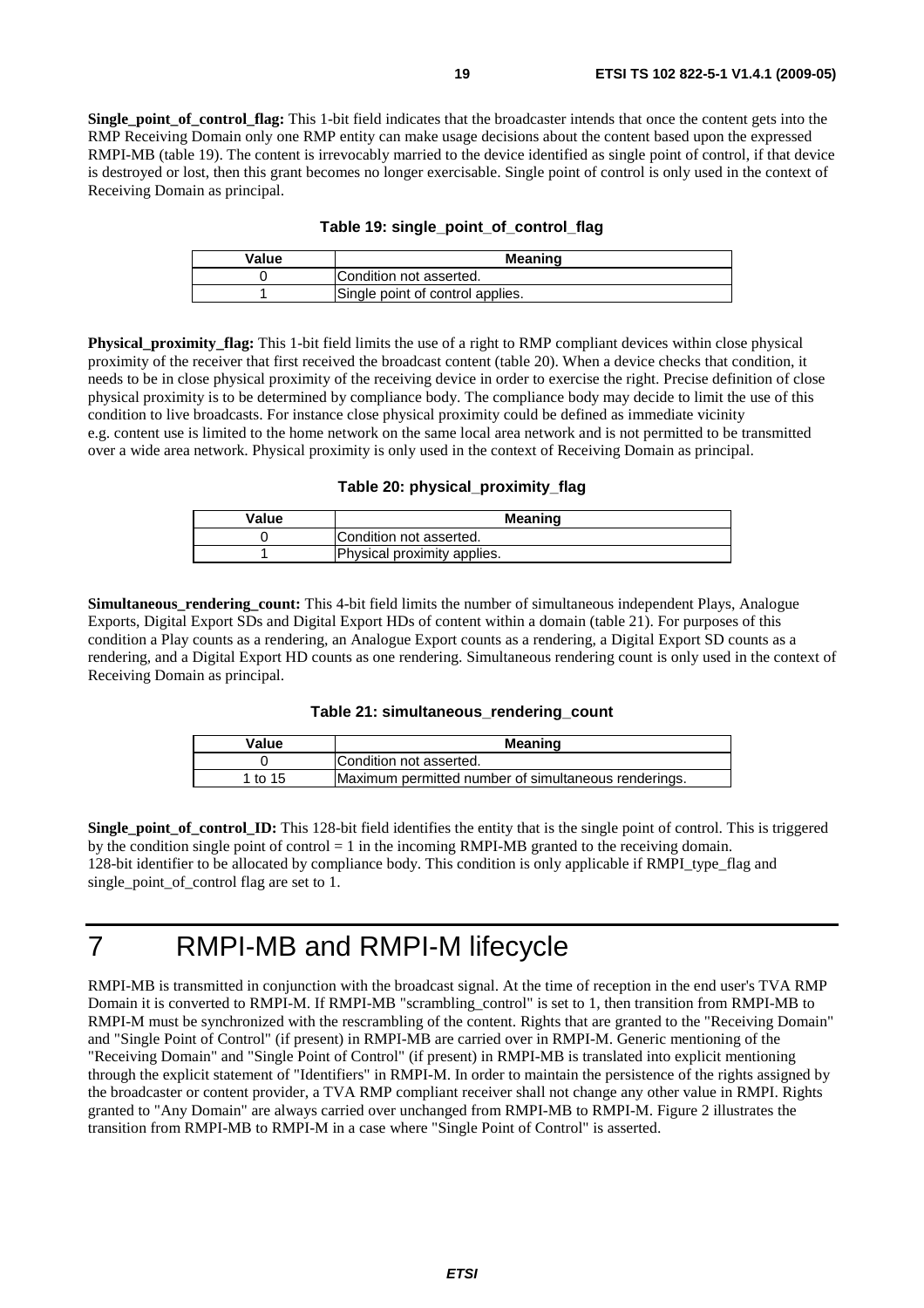| RMPI-MB                                       | <b>RMPI-M</b>                                     |
|-----------------------------------------------|---------------------------------------------------|
|                                               |                                                   |
| <b>Ancillary RMPI</b>                         | <b>Ancillary RMPI</b>                             |
| RMPI type $flag = 0$                          | RMPI type $flag = 1$                              |
| Version of RMPI                               | Version of RMPI                                   |
| Origin of RMPI                                | Origin of RMPI                                    |
| Scrambling_control                            | Scrambling_control                                |
| Cipher                                        | Cipher                                            |
| <b>Extend Rights</b>                          | <b>Extend Rights</b>                              |
| Extend rights flag                            | Extend rights flag                                |
| Security_level                                | Security_level                                    |
| Source_of_additional_rights                   | Source_of_additional_rights                       |
| <b>Grant to Receiving Domain</b>              | <b>Grant to Receiving Domain</b>                  |
| Domain $ID = not applicable$                  | Domain_ID= Receiving Domain ID<br>→               |
| Play Right flag                               | Play Right flag                                   |
| Analogue_export_right_flag                    | Analogue_export_right_flag                        |
| Digital export SD right flag                  | Digital export SD right flag                      |
| Digital_export_HD_right_flag                  | Digital_export_HD_right_flag                      |
| Buffer_duration                               | Buffer_duration                                   |
| Security level<br>Time_window_start_date      | Security level<br>Time_window_start_date          |
| Time window end date                          | Time window end date                              |
| Geographic_control                            | Geographic control                                |
| Analogue_export_signalling                    | Analogue_export_signalling                        |
| Analogue_SD_control                           | Analogue_SD_control                               |
| SD_digital_export_control                     | SD_digital_export_control                         |
| HD digital export control                     | HD digital export control                         |
| Single_point_of_control_flag                  | Single_point_of_control_flag                      |
| Physical_proximity_flag                       | Physical_proximity_flag                           |
| Simultaneous_rendering_count                  | Simultaneous rendering count                      |
| Single point of control $ID = not applicable$ | Single point of control $ID = Device / Entity ID$ |
| Grant to Any Domain                           | Grant to Any Domain                               |
| Play_Right_flag                               | Play_Right_flag                                   |
| Analogue export right flag                    | Analogue_export_right_flag                        |
| Digital_export_SD_right_flag                  | Digital export SD right flag                      |
| Digital_export_HD_right_flag                  | Digital_export_HD_right_flag                      |
| Buffer duration                               | Buffer duration                                   |
| Security_level                                | Security level                                    |
| Time_window_start_date                        | Time_window_start_date                            |
| Time_window_end_date                          | Time_window_end_date                              |
| Geographic_control                            | Geographic_control                                |
| Analogue_export_signalling                    | Analogue_export_signalling                        |
| Analogue_SD_control                           | Analogue_SD_control                               |
| SD_digital_export_control                     | SD_digital_export_control                         |
| HD_digital_export_control                     | HD_digital_export_control                         |

**Figure 2: Transition from RMPI-MB to RMPI-M**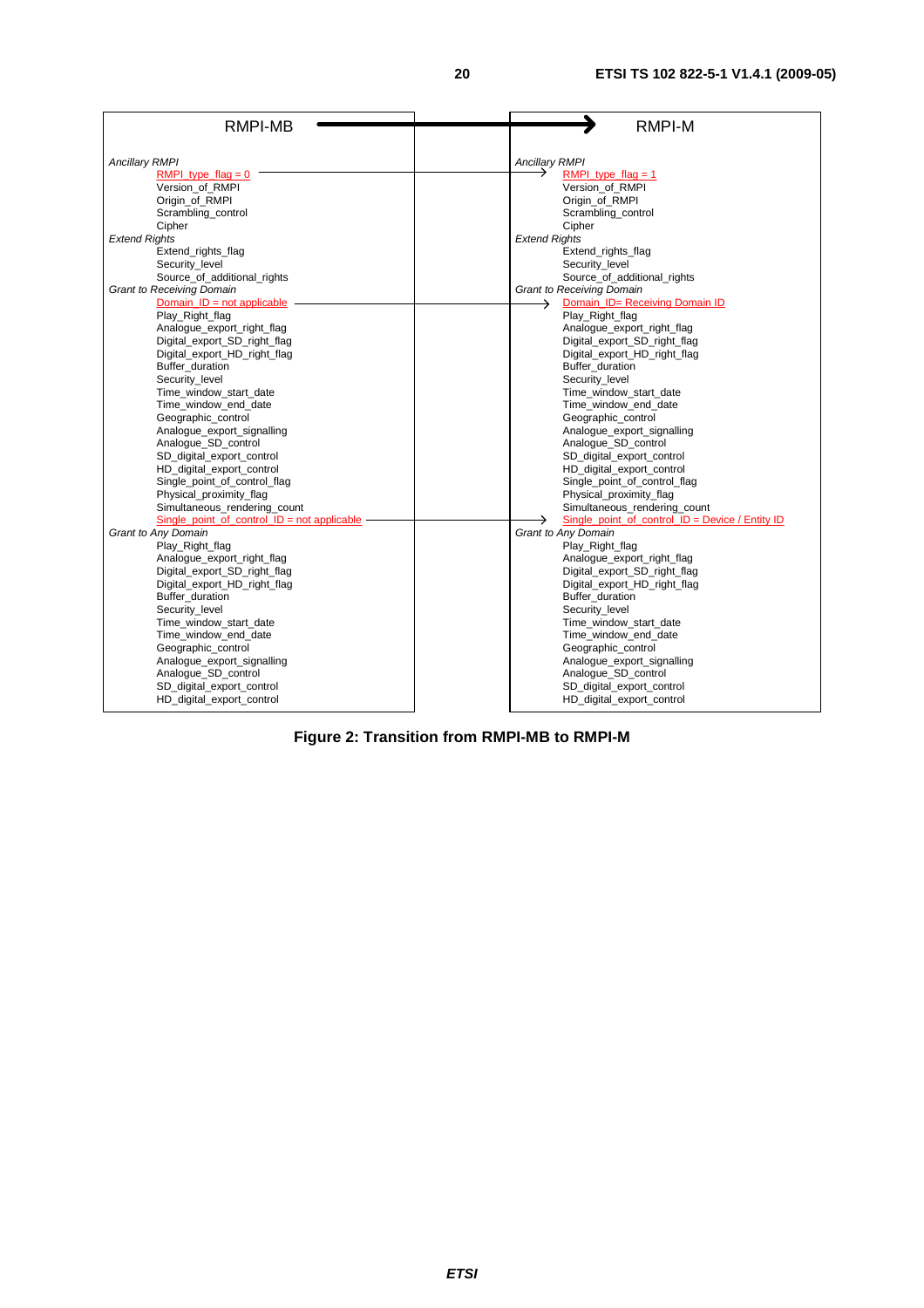# Annex A (informative): XML Expression of RMPI MB and M

# A.1 Cipher Classification Scheme (CipherCS.xml)

```
<?xml version="1.0" encoding="UTF-8"?> 
<ClassificationScheme uri="urn:tva:rmpi:cs:CipherCS:2005"> 
     <!-- ##################################################################### --> 
     <!-- Cipher --> 
     <!--Definition: A series of definitions for possible values of the Cipher element in RMPI 
metadata--> 
     <!-- ##################################################################### --> 
     <Term termID="0"> 
         <Name xml:lang="en">no cipher</Name> 
     </Term> 
     <Term termID="1"> 
         <Name xml:lang="en">AES</Name> 
         <Definition xml:lang="en">FIPS PUB 197: "Specifications for the Advanced Encryption Standard 
(AES)", 26 November 2001</Definition> 
     </Term> 
     <Term termID="2"> 
         <Name xml:lang="en">Camellia</Name> 
         <Definition xml:lang="en">A 128-Bit Block Cipher Suitable for Multiple Platforms", IEITC 
Transactions on Fundamentals of Electronics, Communications and Computer Science, Vol. E85-A, No.1, 
The Institute of Electronics, Information and Communication Engineers, January, 2002. Kazumaro Aoki, 
Tetsuya Ichikawa, Masayuki Kanda, Mitsuru Matsui, Shiho Moriai, Junko Nakajima, and Toshio 
Tokita</Definition> 
     </Term> 
     <Term termID="3"> 
         <Name xml:lang="en">DVB CSA 1</Name> 
         <Definition xml:lang="en">"Digital Video Broadcasting (DVB); Support for use of scrambling 
and Conditional Access (CA) within digital broadcasting systems"; ETSI Technical Report ETR 289,
October 1996</Definition> 
     </Term> 
     <Term termID="4"> 
         <Name xml:lang="en">DVB CSA 2</Name> 
         <Definition xml:lang="en">"Digital Video Broadcasting (DVB); Support for use of scrambling 
and Conditional Access (CA) within digital broadcasting systems"; ETSI Technical Report ETR 289,
October 1996</Definition> 
     </Term> 
     <Term termID="5"> 
         <Name xml:lang="en">3DES</Name> 
         <Definition xml:lang="en">FIPS PUB 46-3: "Data Encryption Standard", 25 October 
1999</Definition> 
     </Term> 
     <Term termID="6"> 
         <Name xml:lang="en">M2</Name> 
         <Definition xml:lang="en">Multi-2 encryption algorithm</Definition> 
     </Term> 
     <Term termID="7"> 
        <Name xml:lang="en">out of RMP control</Name> 
     </Term> 
</ClassificationScheme>
```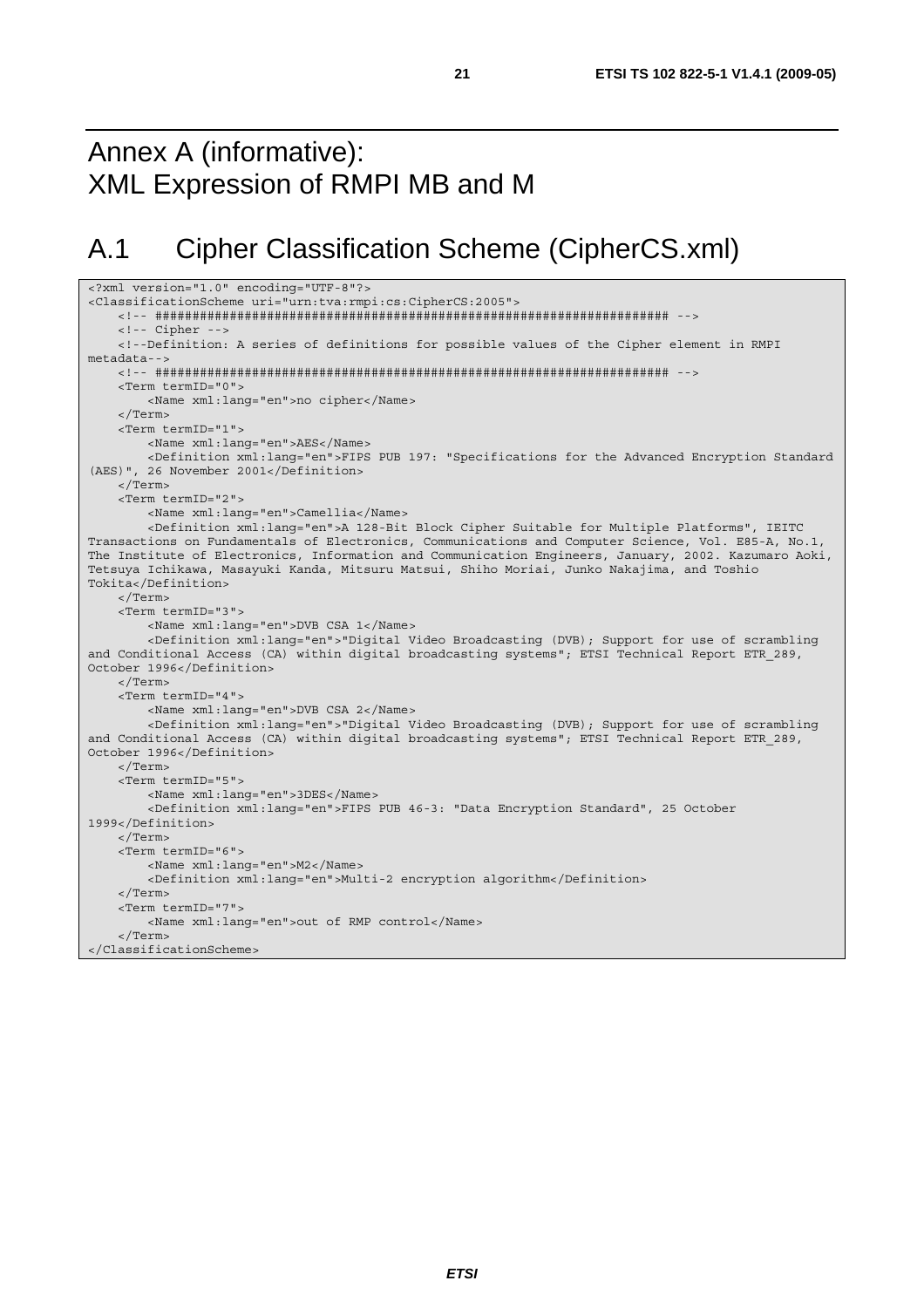# A.2 RMPI Scheme (tva\_rmpi\_5-1\_v141.xsd)

```
<?xml version="1.0" encoding="UTF-8"?> 
<schema targetNamespace="urn:tva:rmpi:2008" xmlns:rmpi="urn:tva:rmpi:2008" 
xmlns:tva="urn:tva:metadata:2008" xmlns:mpeg7="urn:tva:mpeg7:2008" 
xmlns="http://www.w3.org/2001/XMLSchema" elementFormDefault="qualified" 
attributeFormDefault="unqualified"> 
     <import namespace="urn:tva:metadata:2008" schemaLocation="tva_metadata_3-1_v151.xsd"/> 
    \langleimport namespace="urn:tva:mpeg7:2008" schemaLocation="tva_mpeg7_2008.xsd"/>
     <annotation> 
          <documentation>TV-Anytime Forum (TVAF) Rights Management and Protection Information 
(RMPI)</documentation> 
     </annotation> 
    \tanh\arctan <documentation xml:lang="en">This schema consists of datatypes that are normatively defined 
in ETSI TS 102 822-5-1 v1.5.1</documentation> 
     </annotation> 
     <complexType name="RMPI-MBAndMType"> 
         <sequence> 
             <element name="AncillaryRMPI" type="rmpi:AncillaryRMPIType"/> 
              <element name="ExtendRights" type="rmpi:ExtendRightsType"/> 
              <element name="ReceivingDomainRights" type="rmpi:ReceivingDomainRightsType"/> 
             <element name="AnyDomainRights" type="rmpi:AnyDomainRightsType"/> 
         </sequence> 
     </complexType> 
     <complexType name="ExtendRightsType"> 
         <sequence> 
             <choice> 
                  <sequence> 
                      <element name="ExtendRightsFlagGranted" type="rmpi:GrantedType"/> 
                      <element name="SecurityLevel" type="rmpi:SecurityLevelType"/> 
                      <element name="SourceOfAdditionalRights" type="string"/> 
                  </sequence> 
                  <element name="ExtendRightsFlagNotGranted" type="rmpi:NotGrantedType"/> 
             </choice> 
         </sequence> 
     </complexType> 
     <simpleType name="SecurityLevelType"> 
         <restriction base="string"> 
             <enumeration value="level 0"/> 
              <enumeration value="level 1"/> 
             <enumeration value="level 2"/> 
             <enumeration value="level 3"/> 
         </restriction> 
     </simpleType> 
     <simpleType name="GrantedNotGrantedType"> 
         <restriction base="string"> 
             <enumeration value="granted"/> 
             <enumeration value="not granted"/> 
         </restriction> 
     </simpleType> 
     <simpleType name="GrantedType"> 
         <restriction base="string"> 
             <enumeration value="granted"/> 
         </restriction> 
     </simpleType> 
     <simpleType name="NotGrantedType"> 
         <restriction base="string"> 
             <enumeration value="not granted"/> 
         </restriction> 
     </simpleType> 
     <complexType name="BasicSetOfRightsType" abstract="true"> 
         <sequence> 
             <element name="PlayRightFlag" type="rmpi:GrantedNotGrantedType"/> 
              <element name="AnalogueExportRight" type="rmpi:AnalogueExportRightType"/> 
              <element name="DigitalExportSDRight" type="rmpi:DigitalExportRightType"/> 
             <element name="DigitalExportHDRight" type="rmpi:DigitalExportRightType"/> 
              <element name="SecurityLevel" type="rmpi:SecurityLevelType"/> 
             <choice minOccurs="0"> 
                  <element name="BufferDuration" type="rmpi:BufferDurationType"/> 
                  <element name="TimeWindow" type="rmpi:TimeWindowType"/> 
              </choice> 
              <element name="GeographicalControl" type="string"/> 
         </sequence>
```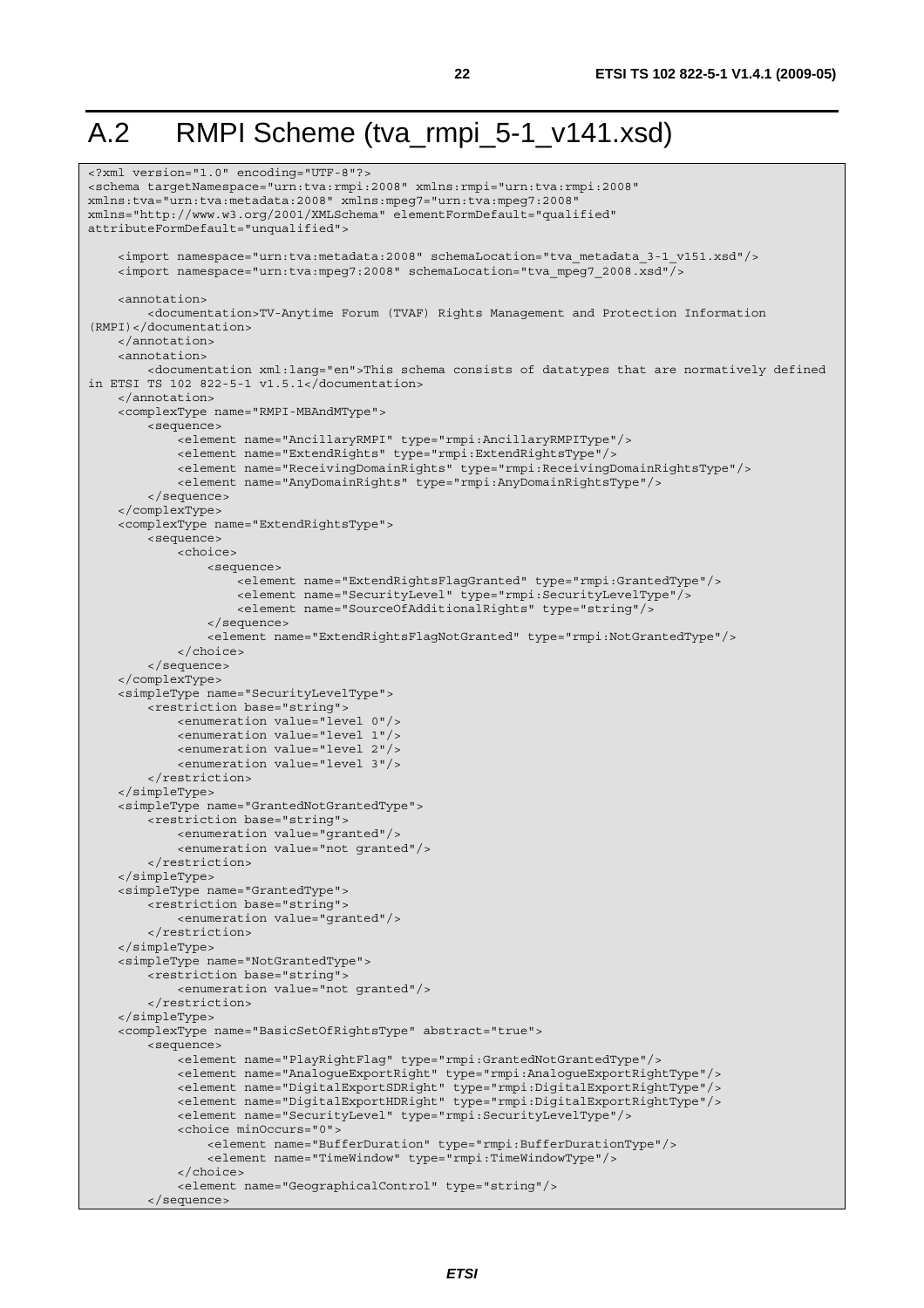</complexType> <complexType name="AnalogueExportRightType"> <sequence> <choice> <element name="AnalogueExportRightFlagNotGranted" type="rmpi:NotGrantedType"/> <sequence> -<br><element name="AnaloqueExportRightFlagGranted" type="rmpi:GrantedType"/> <element name="AnalogueExportSignalling" type="rmpi:AnalogueExportSignallingType" minOccurs="0"/> <element name="AnalogueExportSDControl" type="rmpi:ControlType" minOccurs="0"/> </sequence> </choice> </sequence> </complexType> <simpleType name="ControlType"> <restriction base="string"> <enumeration value="controlled"/> </restriction> </simpleType> <simpleType name="AnalogueExportSignallingType"> <restriction base="string"> <enumeration value="immediate viewing"/> <enumeration value="storage bound"/> </restriction> </simpleType> <complexType name="DigitalExportRightType"> <sequence> <choice> <element name="DigitalExportRightFlagNotGranted" type="rmpi:NotGrantedType"/> <sequence> <element name="DigitalExportRightFlagGranted" type="rmpi:GrantedType"/> <element name="DigitalExportControl" type="rmpi:DigitalExportControlType" minOccurs="0"/> </sequence> </choice> </sequence> </complexType> <simpleType name="DigitalExportControlType"> <restriction base="string"> <enumeration value="immediate viewing"/> <enumeration value="storage bound"/> <enumeration value="RMP trusted"/> </restriction> </simpleType> <simpleType name="BufferDurationType"> <restriction base="string"> <enumeration value="immediate viewing"/> <enumeration value="buffered viewing"/> </restriction> </simpleType> <complexType name="TimeWindowType"> <sequence> <element name="StartDate" type="rmpi:TVATimeType" minOccurs="0"/> <element name="EndDate" type="rmpi:TVATimeType" minOccurs="0"/> </sequence> </complexType> <complexType name="TVATimeType"> <sequence> <element name="TimePoint" type="mpeg7:timePointType"/> <element name="Duration" type="mpeg7:durationType" minOccurs="0"/> </sequence> </complexType> <complexType name="ReceivingDomainRightsType"> <complexContent> <extension base="rmpi:BasicSetOfRightsType"> <sequence> <element name="SinglePointOfControl" type="rmpi:SinglePointOfControlType" minOccurs="0"/> <element name="PhysicalProximityFlag" type="rmpi:ControlType" minOccurs="0"/> <element name="SimultaneousRendering" type="rmpi:SimultaneousRenderingType" minOccurs="0"/> <element name="DomainId" type="string" minOccurs="0"/> </sequence>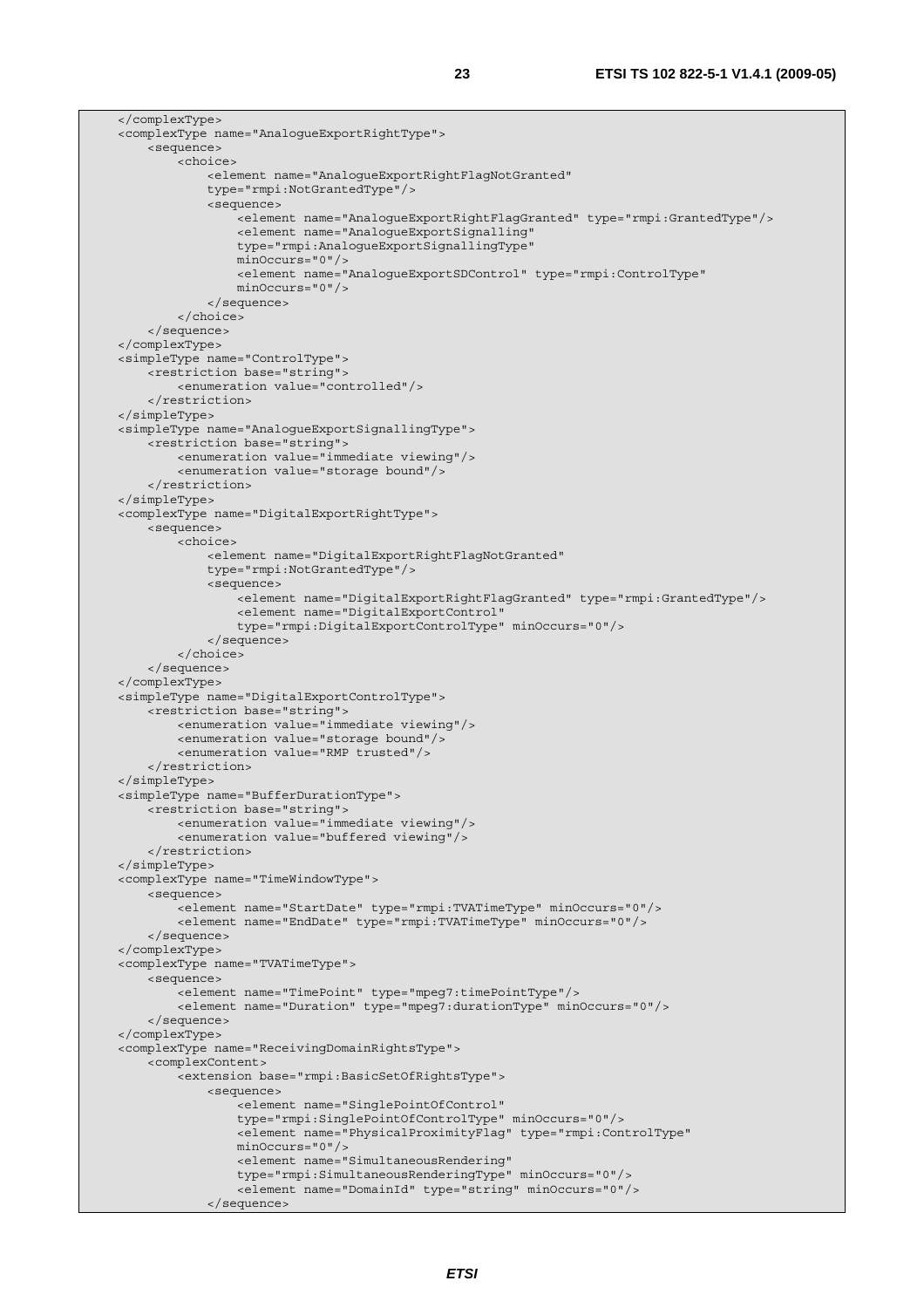```
 </extension> 
     </complexContent> 
 </complexType> 
 <complexType name="AnyDomainRightsType"> 
     <complexContent> 
         <extension base="rmpi:BasicSetOfRightsType"/> 
     </complexContent> 
 </complexType> 
 <complexType name="SinglePointOfControlType"> 
     <sequence> 
         <element name="SinglePointOfControlFlag" type="rmpi:ControlType"/> 
         <element name="SinglePointOfControlId" type="string" minOccurs="0"/> 
     </sequence> 
 </complexType> 
 <complexType name="SimultaneousRenderingType"> 
     <sequence> 
         <element name="SimultaneousRenderingFlag" type="rmpi:ControlType"/> 
         <element name="SimultaneousRenderingCount" 
         type="rmpi:SimultaneousRenderingCountType"/> 
     </sequence> 
 </complexType> 
 <simpleType name="SimultaneousRenderingCountType"> 
     <restriction base="integer"> 
         <minInclusive value="1"/> 
         <maxInclusive value="15"/> 
     </restriction> 
 </simpleType> 
 <complexType name="AncillaryRMPIType"> 
     <sequence> 
         <element name="RMPITypeFlag" type="rmpi:RMITypeFlagType"/> 
         <element name="VersionOfRMPI" type="string"/> 
         <element name="OriginOfRMPI" type="string"/> 
         <element name="Cipher" type="tva:ControlledTermType"/> 
         <choice> 
              <element name="MBScramblingControl" type="rmpi:MBScramblingControlType"/> 
              <element name="MScramblingControl" type="rmpi:MScramblingControlType"/> 
         </choice> 
     </sequence> 
 </complexType> 
 <simpleType name="RMITypeFlagType"> 
    <restriction base="string"
         <enumeration value="RMPI-MB"/> 
         <enumeration value="RMPI-M"/> 
     </restriction> 
 </simpleType> 
 <simpleType name="MBScramblingControlType"> 
     <restriction base="string"> 
         <enumeration value="maintain"/> 
         <enumeration value="change"/> 
     </restriction> 
 </simpleType> 
 <simpleType name="MScramblingControlType"> 
     <restriction base="string"> 
         <enumeration value="maintained"/> 
         <enumeration value="changed"/> 
     </restriction> 
 </simpleType>
```

```
</schema>
```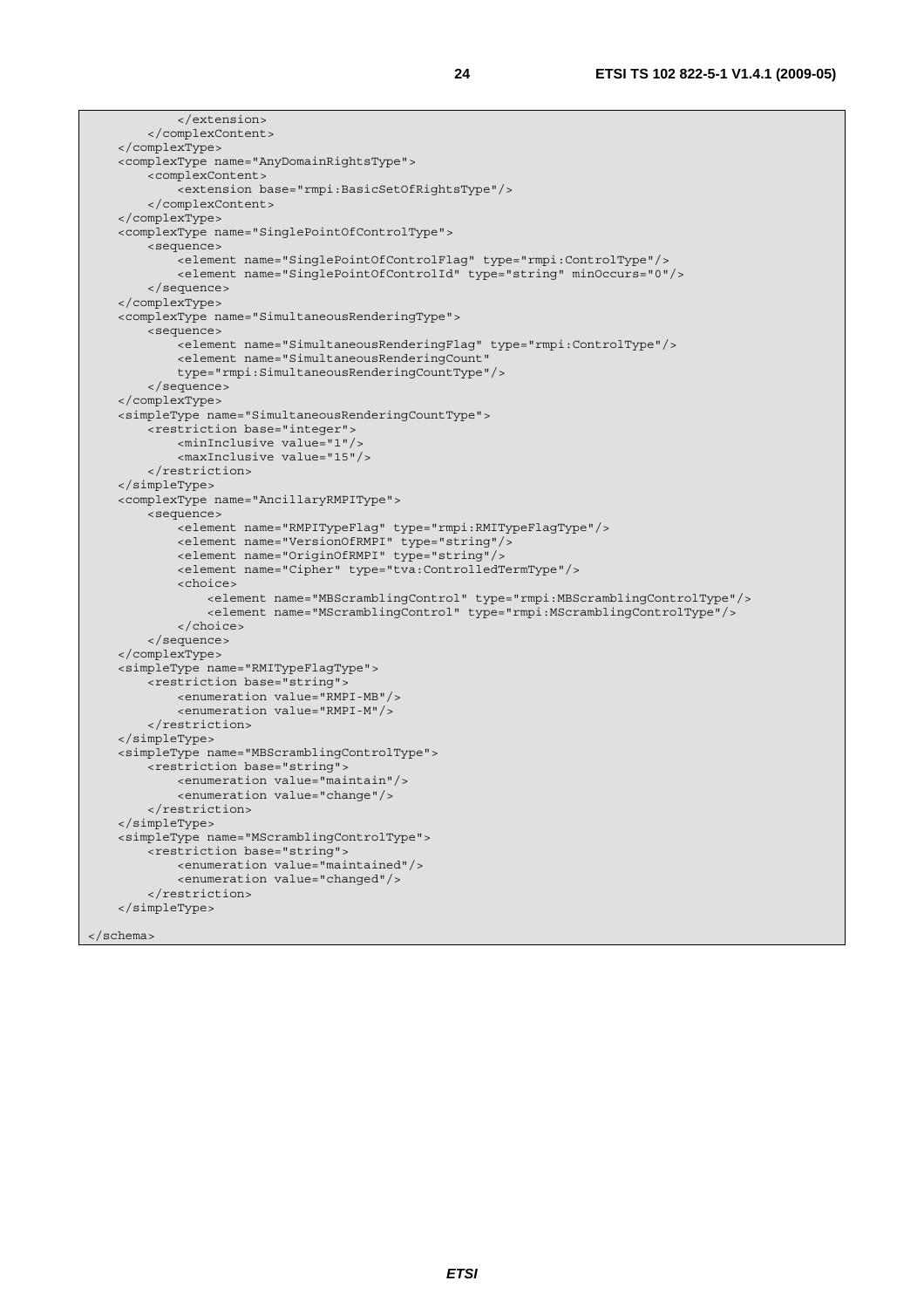# Annex B (informative): *TV-Anytime* RMPI Schemas

The *TV-Anytime* RMPI metadata schema listed in the present document has been aggregated into an archive ts\_1028220501v010401p0.zip, attached to the present document, which contains the following files:

- "CipherCS.xml";
- $\bullet$  "tva\_rmpi\_5-1\_v141.xsd".

The RMPI metadata schema imports other files that need to be present in order to be valid:

- "tva\_mpeg7\_2008.xsd" that is available in archive ts\_1028220301v010501p0 accompanying TS 102 822-3-1 [3];
- "tva\_metadata\_ 3-1\_v151.xsd" that is available in archive ts\_1028220301v010501p0 accompanying TS 102 822-3-1 [3];
- "xml.xsd" that is available in archive ts\_1028220301v010501p0 accompanying TS 102 822-3-1 [3].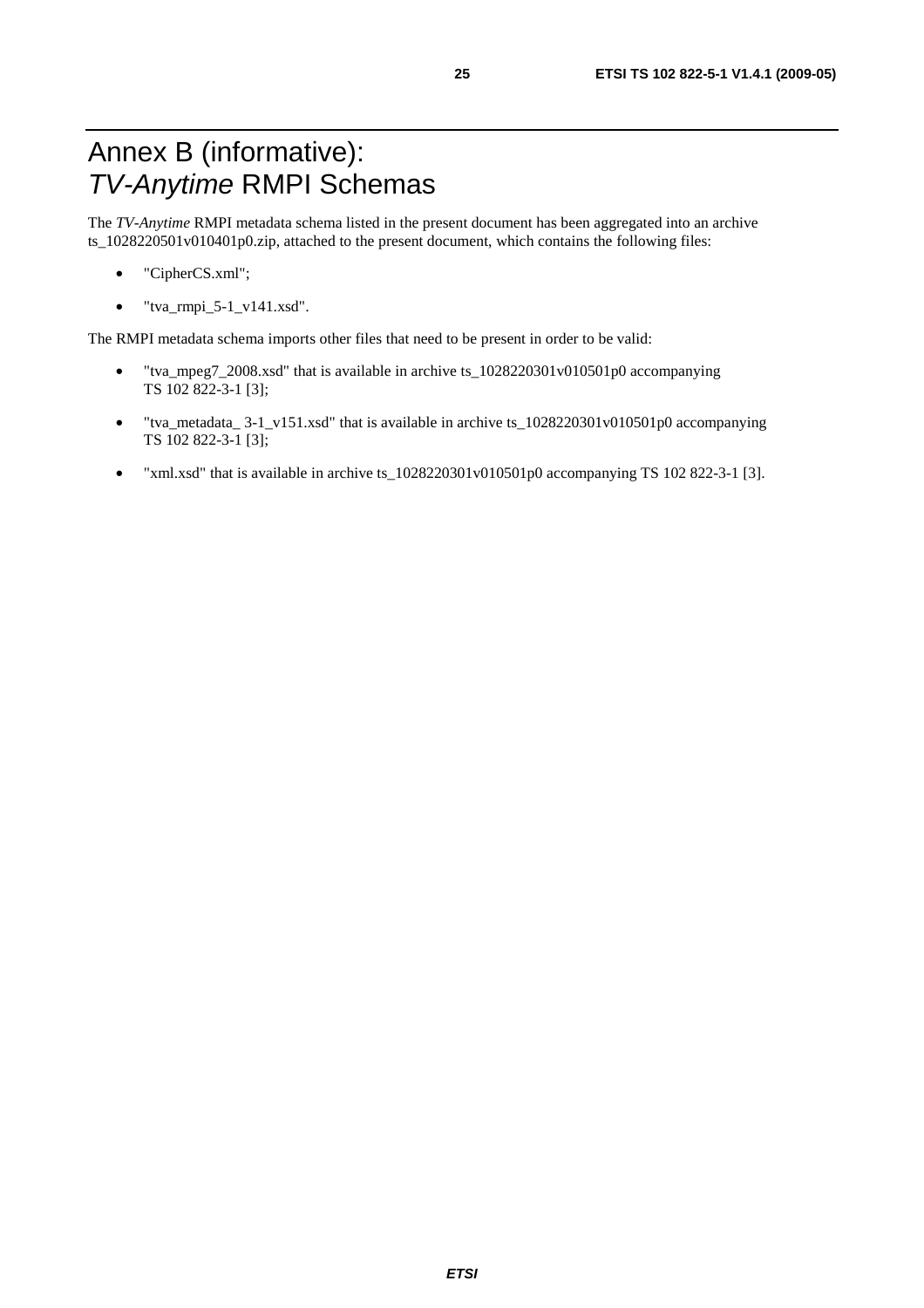• 3DES: FIPS PUB 46-3: "Data Encryption Standard", 25 October 1999.

NOTE: Available at [http://csrc.nist.gov/publications/fips/fips46-3/fips46-3.pdf.](http://csrc.nist.gov/publications/fips/fips46-3/fips46-3.pdf)

• AES: FIPS PUB 197: "Specifications for the Advanced Encryption Standard (AES)", 26 November 2001.

NOTE: Available at [http://csrc.nist.gov/publications/fips/fips197/fips-197.pdf.](http://csrc.nist.gov/publications/fips/fips197/fips-197.pdf)

• "Camellia: A 128-Bit Block Cipher Suitable for Multiple Platforms", IEITC Transactions on Fundamentals of Electronics, Communications and Computer Science, Vol. E85-A, No.1, The Institute of Electronics, Information and Communication Engineers, January, 2002. Kazumaro Aoki, Tetsuya Ichikawa, Masayuki Kanda, Mitsuru Matsui, Shiho Moriai, Junko Nakajima, and Toshio Tokita.

NOTE: Available at [http://info.isl.ntt.co.jp/crypt/eng/camellia/index.html.](http://info.isl.ntt.co.jp/crypt/eng/camellia/index.html)

• ETSI ETR 289: "Digital Video Broadcasting (DVB); Support for use of scrambling and Conditional Access (CA) within digital broadcasting systems".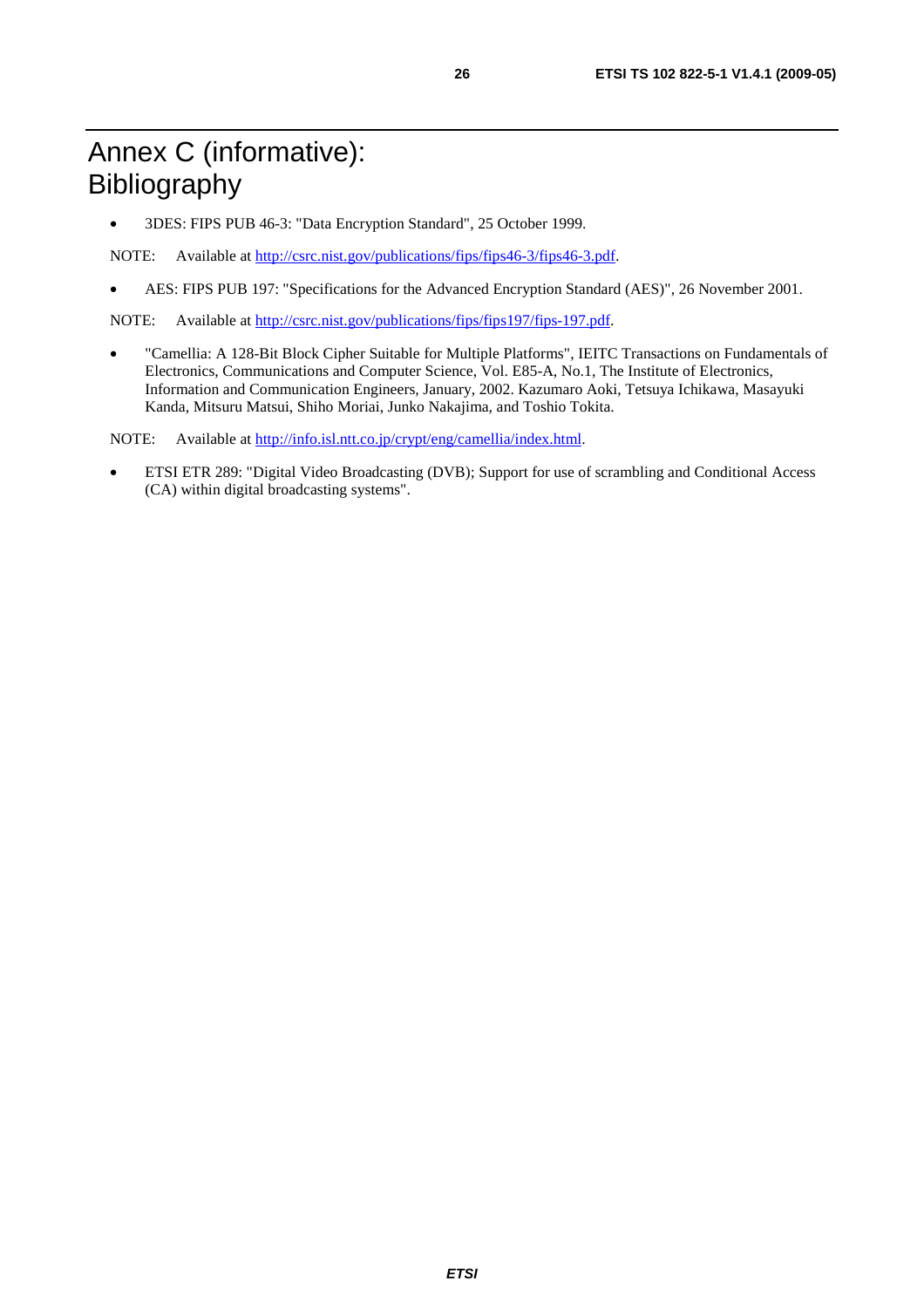# List of figures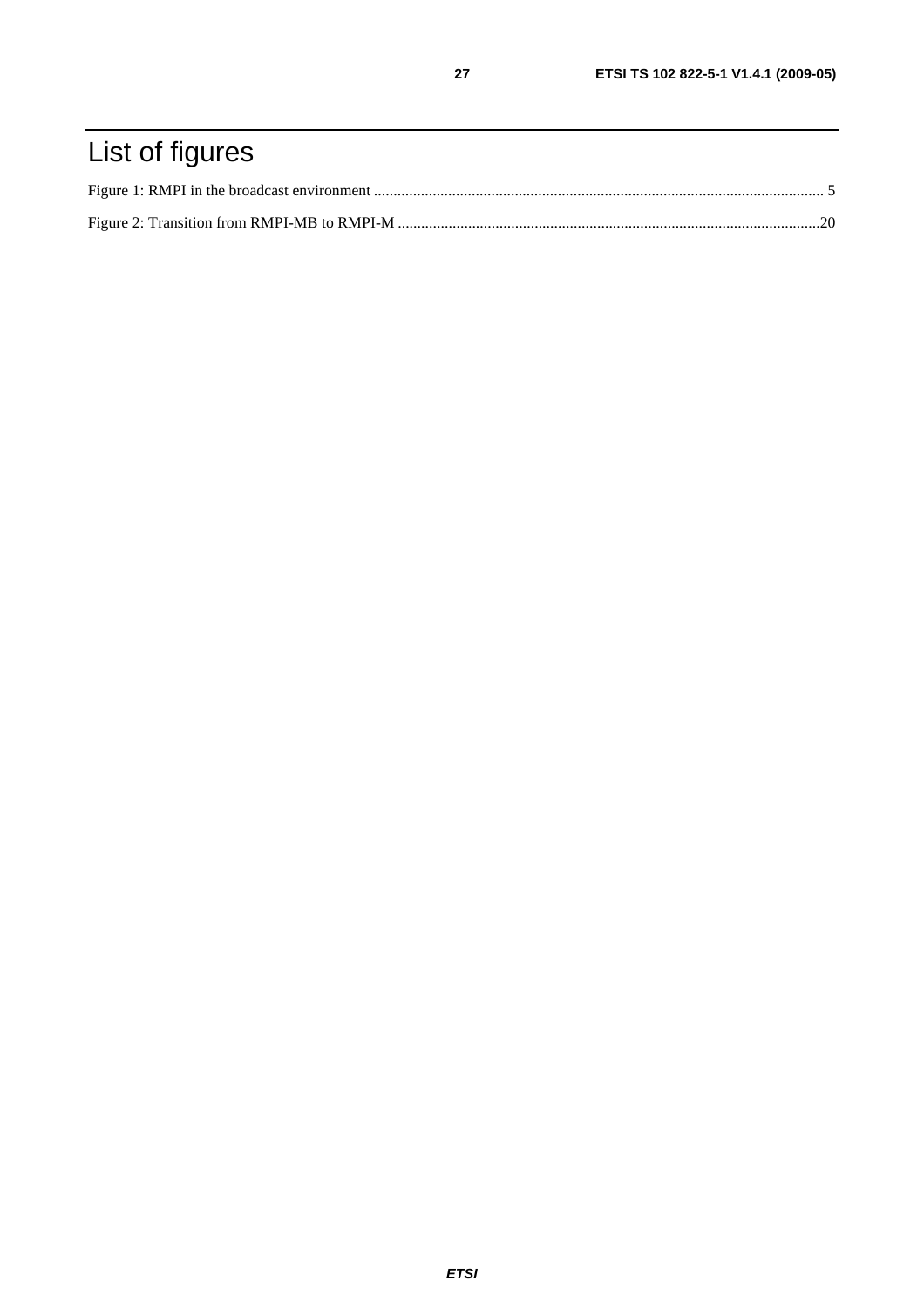# List of tables